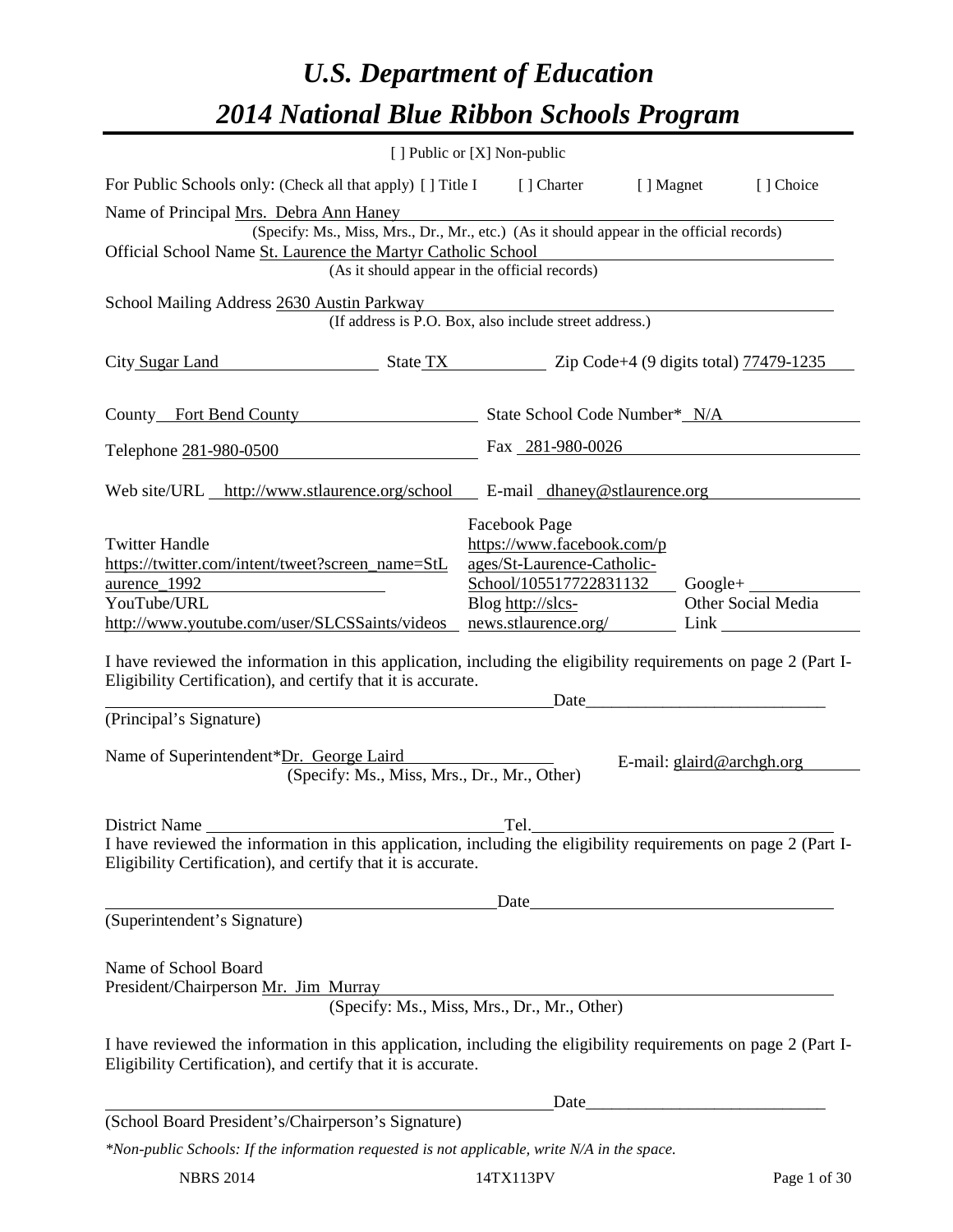# **Include this page in the school's application as page 2.**

The signatures on the first page of this application (cover page) certify that each of the statements below concerning the school's eligibility and compliance with U.S. Department of Education, Office for Civil Rights (OCR) requirements is true and correct.

- 1. The school configuration includes one or more of grades K-12. (Schools on the same campus with one principal, even a K-12 school, must apply as an entire school.)
- 2. The school has made its Annual Measurable Objectives (AMOs) or Adequate Yearly Progress (AYP) each year for the past two years and has not been identified by the state as "persistently dangerous" within the last two years.
- 3. To meet final eligibility, a public school must meet the state's AMOs or AYP requirements in the 2013-2014 school year and be certified by the state representative. Any status appeals must be resolved at least two weeks before the awards ceremony for the school to receive the award.
- 4. If the school includes grades 7 or higher, the school must have foreign language as a part of its curriculum.
- 5. The school has been in existence for five full years, that is, from at least September 2008 and each tested grade must have been part of the school for the past three years.
- 6. The nominated school has not received the National Blue Ribbon Schools award in the past five years: 2009, 2010, 2011, 2012, or 2013.
- 7. The nominated school has no history of testing irregularities, nor have charges of irregularities been brought against the school at the time of nomination. The U.S. Department of Education reserves the right to disqualify a school's application and/or rescind a school's award if irregularities are later discovered and proven by the state.
- 8. The nominated school or district is not refusing Office of Civil Rights (OCR) access to information necessary to investigate a civil rights complaint or to conduct a district-wide compliance review.
- 9. The OCR has not issued a violation letter of findings to the school district concluding that the nominated school or the district as a whole has violated one or more of the civil rights statutes. A violation letter of findings will not be considered outstanding if OCR has accepted a corrective action plan from the district to remedy the violation.
- 10. The U.S. Department of Justice does not have a pending suit alleging that the nominated school or the school district as a whole has violated one or more of the civil rights statutes or the Constitution's equal protection clause.
- 11. There are no findings of violations of the Individuals with Disabilities Education Act in a U.S. Department of Education monitoring report that apply to the school or school district in question; or if there are such findings, the state or district has corrected, or agreed to correct, the findings.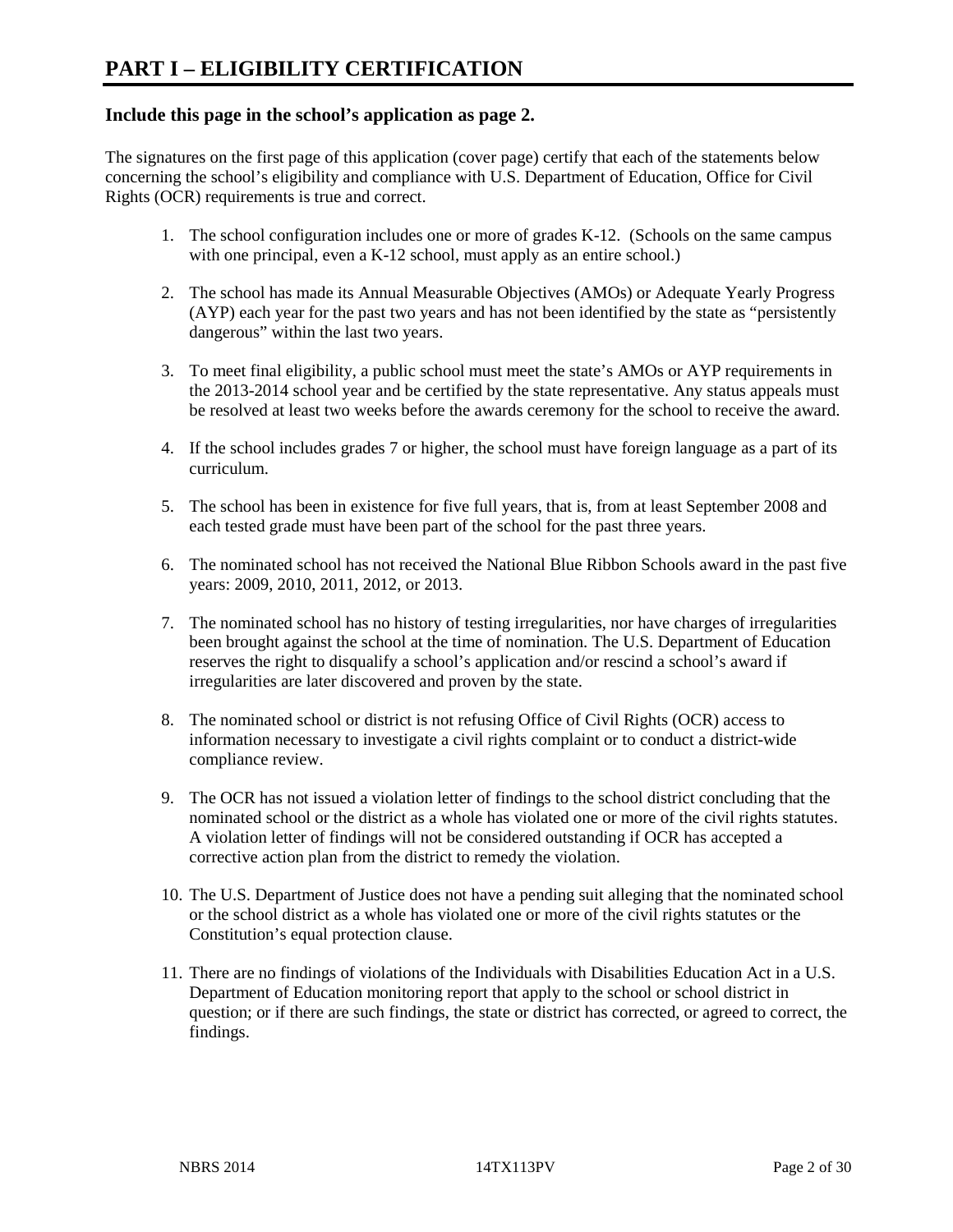# **PART II - DEMOGRAPHIC DATA**

### **All data are the most recent year available.**

**DISTRICT** (Question 1 is not applicable to non-public schools)

| -1. | Number of schools in the district<br>(per district designation): | 0 Elementary schools (includes $K-8$ )<br>0 Middle/Junior high schools |
|-----|------------------------------------------------------------------|------------------------------------------------------------------------|
|     |                                                                  | 0 High schools                                                         |
|     |                                                                  | $0 K-12$ schools                                                       |

#### 0 TOTAL

#### **SCHOOL** (To be completed by all schools)

- 2. Category that best describes the area where the school is located:
	- [] Urban or large central city
	- [] Suburban with characteristics typical of an urban area
	- [X] Suburban
	- [ ] Small city or town in a rural area
	- [ ] Rural
- 3.  $8$  Number of years the principal has been in her/his position at this school.
- 4. Number of students as of October 1 enrolled at each grade level or its equivalent in applying school:

| Grade           | # of         | # of Females | <b>Grade Total</b> |
|-----------------|--------------|--------------|--------------------|
|                 | <b>Males</b> |              |                    |
| <b>PreK</b>     | 24           | 37           | 61                 |
| K               | 31           | 36           | 67                 |
| $\mathbf{1}$    | 28           | 42           | 70                 |
| $\overline{2}$  | 30           | 43           | 73                 |
| 3               | 42           | 30           | 72                 |
| 4               | 26           | 46           | 72                 |
| 5               | 31           | 44           | 75                 |
| 6               | 34           | 41           | 75                 |
| 7               | 34           | 42           | 76                 |
| 8               | 43           | 34           | 77                 |
| 9               | 0            | 0            | 0                  |
| 10              | $\theta$     | 0            | 0                  |
| 11              | 0            | $\theta$     | 0                  |
| 12              | $\theta$     | $\theta$     | 0                  |
| <b>Total</b>    | 323          | 395          | 718                |
| <b>Students</b> |              |              |                    |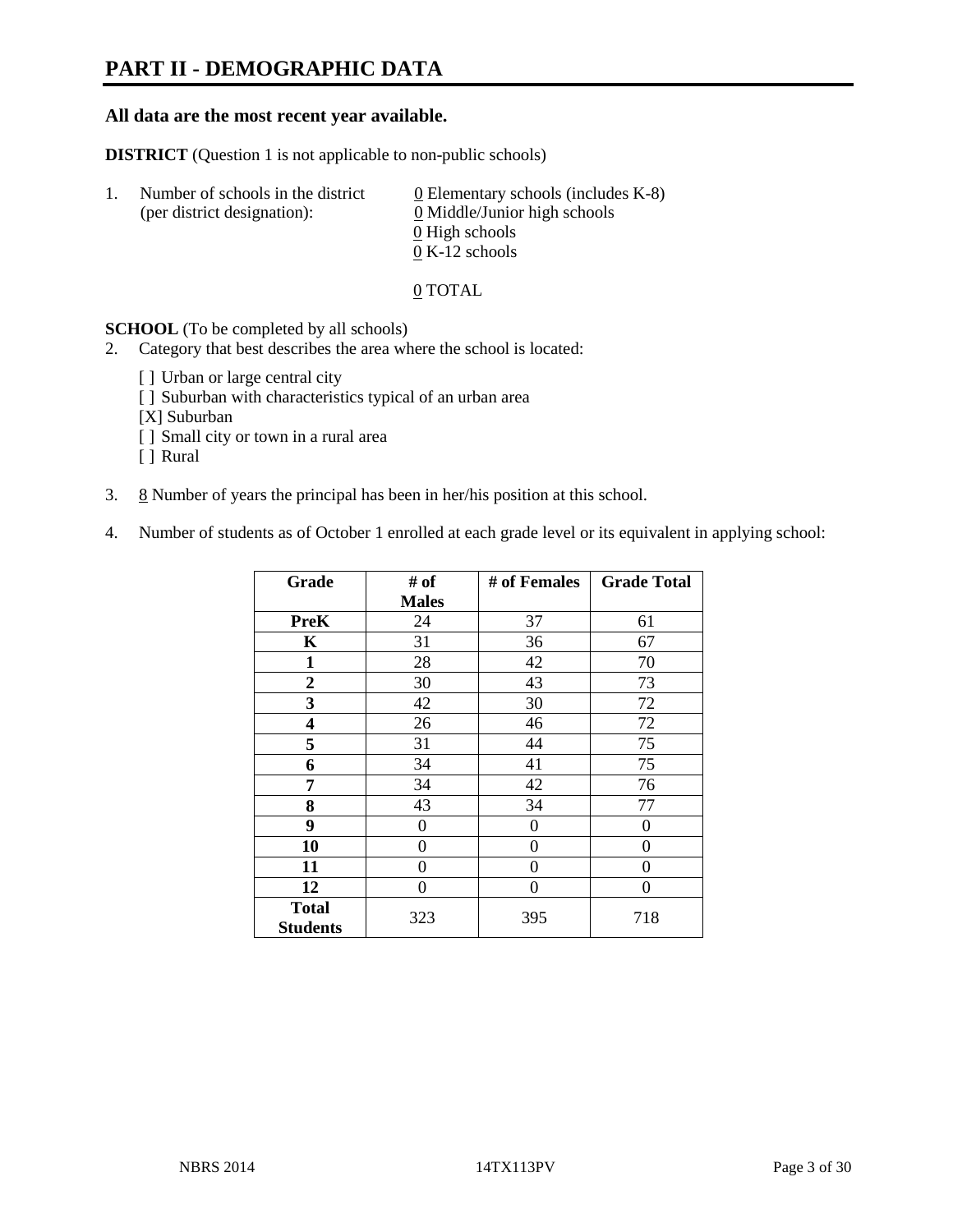the school: 13 % Asian

5. Racial/ethnic composition of 0 % American Indian or Alaska Native 3 % Black or African American 24 % Hispanic or Latino 0 % Native Hawaiian or Other Pacific Islander 54 % White 6 % Two or more races **100 % Total** 

(Only these seven standard categories should be used to report the racial/ethnic composition of your school. The Final Guidance on Maintaining, Collecting, and Reporting Racial and Ethnic Data to the U.S. Department of Education published in the October 19, 2007 *Federal Register* provides definitions for each of the seven categories.)

6. Student turnover, or mobility rate, during the 2012 - 2013 year: 3%

This rate should be calculated using the grid below. The answer to (6) is the mobility rate.

| <b>Steps For Determining Mobility Rate</b>         | Answer |
|----------------------------------------------------|--------|
| $(1)$ Number of students who transferred to        |        |
| the school after October 1, 2012 until the         | 13     |
| end of the school year                             |        |
| (2) Number of students who transferred             |        |
| <i>from</i> the school after October 1, 2012 until | 6      |
| the end of the 2012-2013 school year               |        |
| (3) Total of all transferred students [sum of      | 19     |
| rows $(1)$ and $(2)$ ]                             |        |
| (4) Total number of students in the school as      | 712    |
| of October 1                                       |        |
| $(5)$ Total transferred students in row $(3)$      | 0.027  |
| divided by total students in row (4)               |        |
| $(6)$ Amount in row $(5)$ multiplied by 100        | 3      |

7. English Language Learners (ELL) in the school: 7 %

47 Total number ELL

 Number of non-English languages represented: 15 Specify non-English languages: Arabic, Chinese, French, German, Greek Ilocano, Italian, Portuguese, Spanish, Swedish, Tagalog, Tamil, Urdu, Vietnamese, and Yoruba

8. Students eligible for free/reduced-priced meals:  $1\%$ 

Total number students who qualify:  $\frac{8}{8}$ 

If this method is not an accurate estimate of the percentage of students from low-income families, or the school does not participate in the free and reduced-priced school meals program, supply an accurate estimate and explain how the school calculated this estimate.

St. Laurence does not participate in free and reduced-priced school meals program. Annual Income Eligibility Parent Surveys were used to answer this question. Families who answered that their annual gross income was the same or less than the minimum amounts indicated based on the family size were used to calculate the 1% who qualifies.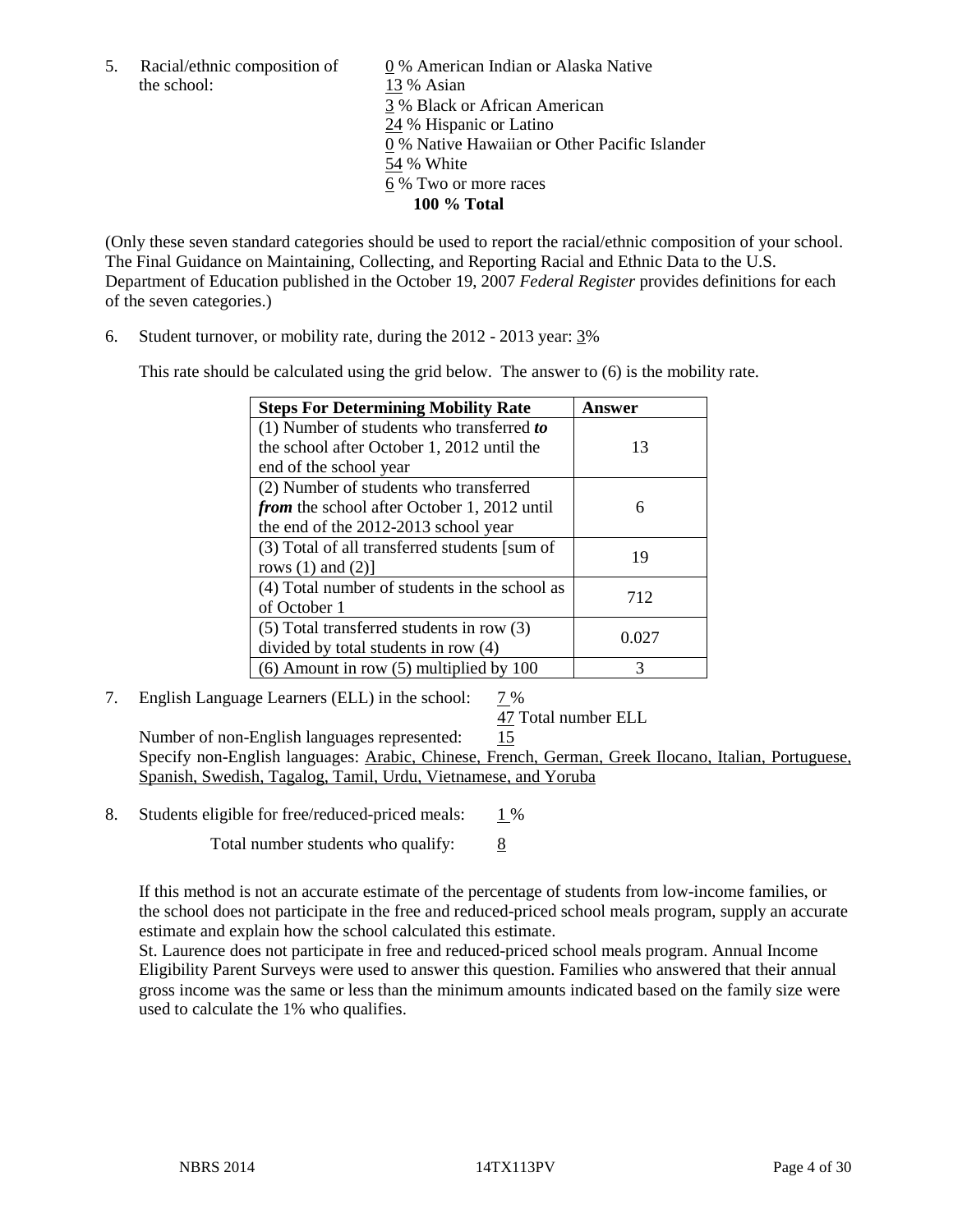110 Total number of students served

Indicate below the number of students with disabilities according to conditions designated in the Individuals with Disabilities Education Act. Do not add additional categories.

| THE RESIDENCE IN THE RESIDENCE INTERVERSION CONTRACTS TO A REFORM AND ANOTHER AND MOVED AND RESIDENCE. |                                         |
|--------------------------------------------------------------------------------------------------------|-----------------------------------------|
| 2 Autism                                                                                               | 0 Orthopedic Impairment                 |
| 0 Deafness                                                                                             | 26 Other Health Impaired                |
| 0 Deaf-Blindness                                                                                       | 13 Specific Learning Disability         |
| 1 Emotional Disturbance                                                                                | 10 Speech or Language Impairment        |
| 5 Hearing Impairment                                                                                   | 0 Traumatic Brain Injury                |
| 0 Mental Retardation                                                                                   | 4 Visual Impairment Including Blindness |
| 24 Multiple Disabilities                                                                               | 3 Developmentally Delayed               |
|                                                                                                        |                                         |

10. Use Full-Time Equivalents (FTEs), rounded to nearest whole numeral, to indicate the number of personnel in each of the categories below:

|                                       | <b>Number of Staff</b> |
|---------------------------------------|------------------------|
| Administrators                        |                        |
| Classroom teachers                    | 31                     |
| Resource teachers/specialists         |                        |
| e.g., reading, math, science, special | 17                     |
| education, enrichment, technology,    |                        |
| art, music, physical education, etc.  |                        |
| Paraprofessionals                     | 10                     |
| Student support personnel             |                        |
| e.g., guidance counselors, behavior   |                        |
| interventionists, mental/physical     |                        |
| health service providers,             | 8                      |
| psychologists, family engagement      |                        |
| liaisons, career/college attainment   |                        |
| coaches, etc.                         |                        |
|                                       |                        |

11. Average student-classroom teacher ratio, that is, the number of students in the school divided by the FTE of classroom teachers, e.g.,  $22:1$   $23:1$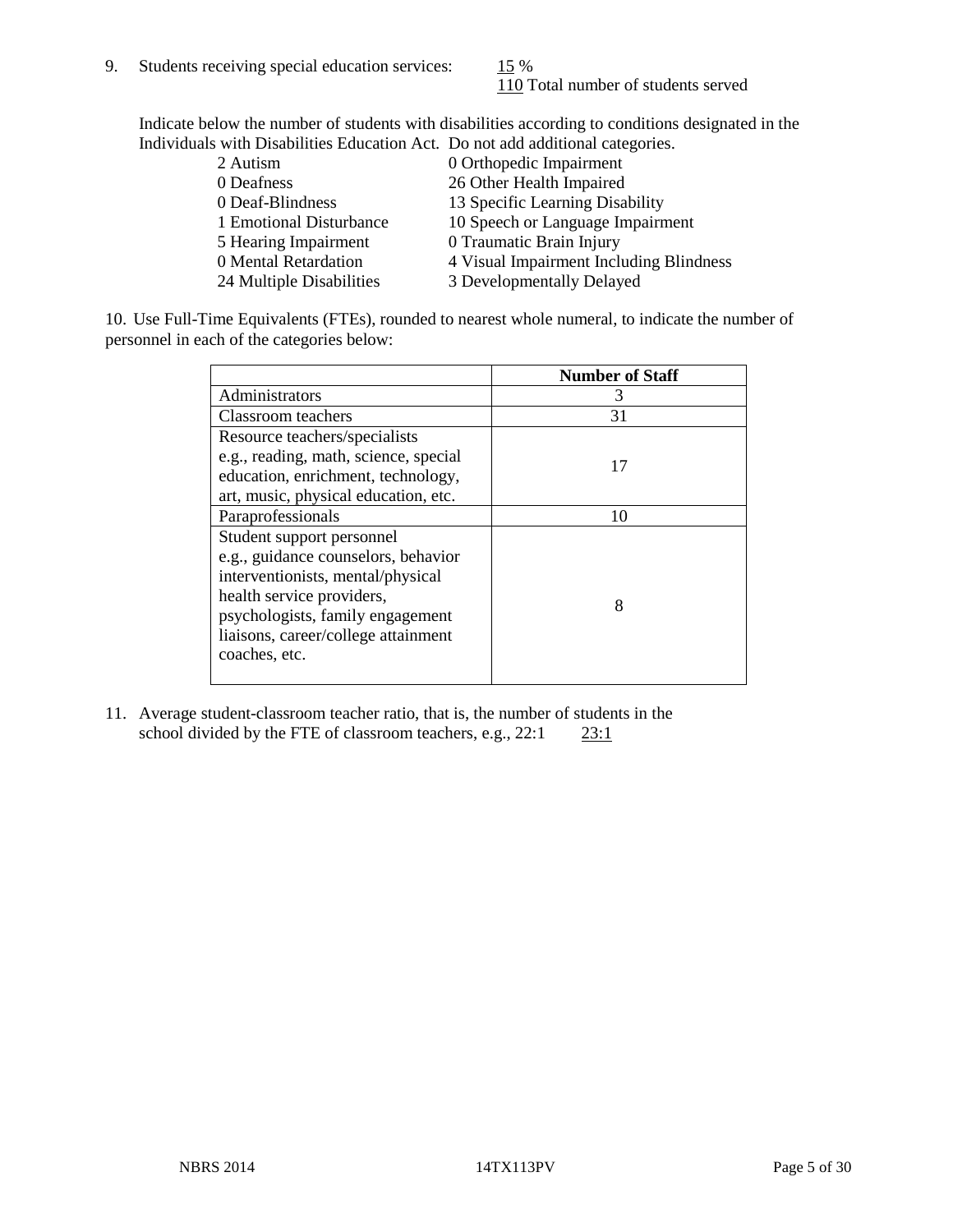12. Show daily student attendance rates. Only high schools need to supply yearly graduation rates.

| <b>Required Information</b> | 2012-2013 | 2011-2012 | 2010-2011 | 2009-2010 | 2008-2009 |
|-----------------------------|-----------|-----------|-----------|-----------|-----------|
| Daily student attendance    | 98%       | 97%       | 97%       | 97%       | 97%       |
| High school graduation rate | 0%        | 0%        | 0%        | 0%        | 0%        |

#### 13. **For schools ending in grade 12 (high schools)**

Show percentages to indicate the post-secondary status of students who graduated in Spring 2013

| <b>Post-Secondary Status</b>                  |    |
|-----------------------------------------------|----|
| Graduating class size                         |    |
| Enrolled in a 4-year college or university    | 0% |
| Enrolled in a community college               | 0% |
| Enrolled in career/technical training program | 0% |
| Found employment                              | 0% |
| Joined the military or other public service   | 0% |
| .)ther                                        | ገ% |

14. Indicate whether your school has previously received a National Blue Ribbon Schools award.  $Yes \underline{X}$  No

If yes, select the year in which your school received the award. 2005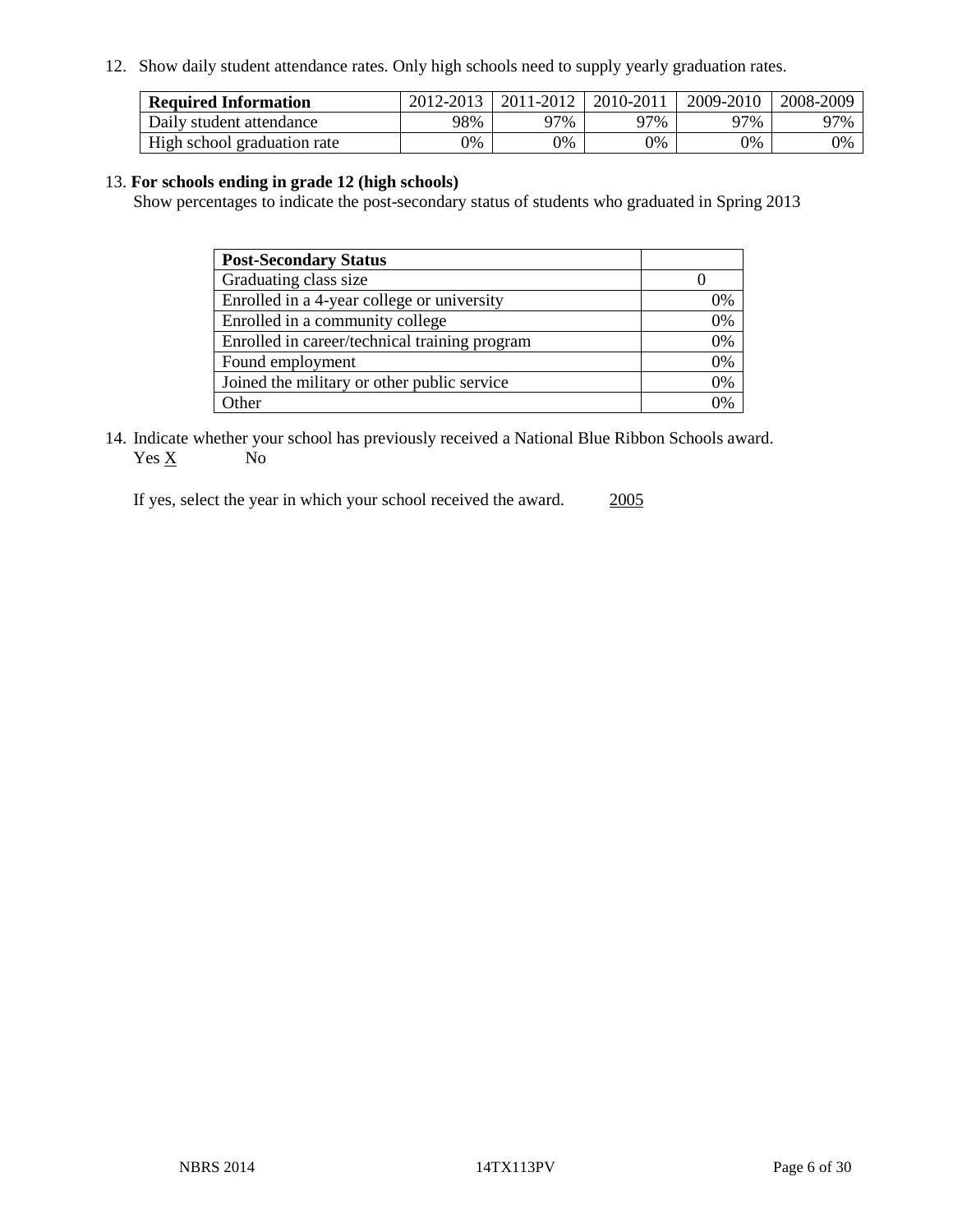# **PART III – SUMMARY**

St. Laurence Catholic School (SLCS) in Sugar Land, Texas, has a history of setting high expectations, then meeting and exceeding those goals. From its beginning in 1992 to the present 2013, this dually accredited school has continued to evolve in the areas of meeting the needs of diverse learners, technology integration, communication with its constituencies, and educational as well as extracurricular programs. The school's mission statement is as follows: "As a pastoral instrument of the Church, St. Laurence Catholic School sees as its mission the development of the whole Christian person. We will prepare our children to relate positively with the larger society by providing a program of Christian values, strong academics, social skills, and community service. Just as the Holy Trinity permeates the life of the Church, the personal relationship of parent, child, and educator gives life to our school."

As the largest Catholic school in the greater Houston area, enrolling 718 students, St. Laurence is proud of the diversity of its students as it reflects the culture and identity of the surrounding community, and the school celebrates multiculturalism with special events. The school offers a developmentally appropriate, academically strong curriculum in religion, language arts, math, science, and social studies. An emphasis on fine arts, Spanish, physical education, executive functioning, study skills, and technology enhances the core curriculum. The educational mission centers on spiritual development and direction, strong academics, social skills and relationships, and community involvement and service. St. Laurence nurtures its students in the Catholic faith, instills values, and teaches spirituality in a secure, responsive environment much like that of an extended family. A dynamic, creative faculty offers instruction in special interest areas through afterschool enrichment programs that range from chess to guitar lessons to cooking and crafts to athletics. Students are visible throughout the community, extending service to many charitable projects, and there are many clubs for students to participate in at school.

The faculty of degreed and certified teachers and administrators is committed to professional growth, with each having over 30 hours of gifted-talented training and extensive training in differentiated instruction and the use of technology as an effective tool to enhance learning. Faculty members participate in archdiocesan presentations and on accreditation and curriculum writing committees. Several have presented at the local, state, and national levels at a myriad of conventions for educators. SLCS also shares its resources with other schools through materials, professional observations and consultations, and in hosting student groups in educational activities. St. Laurence hosts the DeBusk Enrichment Center for Academically Talented Scholars summer program to provide in-depth subject exploration for gifted and talented children from SLCS, as well as students from around the archdiocese. At each grade level, teachers encounter bright students with special learning needs. Their teaching routines accommodate exceptional children, children of average ability, and children who require special consideration every day. The expressed goal to keep families together at St. Laurence has led to the decision to make a resource team available to students and parents. The benefit to these families is that resource personnel can collaborate and help classroom teachers as children of all ability levels receive services on the same campus.

The award-winning School Board is exceptional in its dedication to St. Laurence. Twice in the school's brief history, the board has been awarded national recognition by the National Catholic Educational Association, as well as local honors for excellence by the archdiocese. Thousands of volunteer hours are accrued annually by parents and parishioners through their support of teacher projects and school events. Along with the faculty, volunteers promote families, drawing senior citizens into the school community through opportunities for spiritual development, parenting classes, and social events. St. Laurence continually evolves from the dialogues, surveys, and interactions of its parents and faculty, who work together in decision-making processes that strategize growth and vision for the future. Parishioners are financially supportive of school events, including the auction gala and fundraisers for tuition assistance. Parishioners donate to the school's annual fund, and the faculty and school board support the annual fund as well as the auction with a 100% participation level in giving.

In 2013, 40 seventh graders (or 53%) as well as 68 fourth/fifth graders (or 46%) were recognized as Duke Talent Identification Program Scholars. From the school's beginning, students have distinguished themselves by earning high school scholarships and honors from local civic organizations. St. Laurence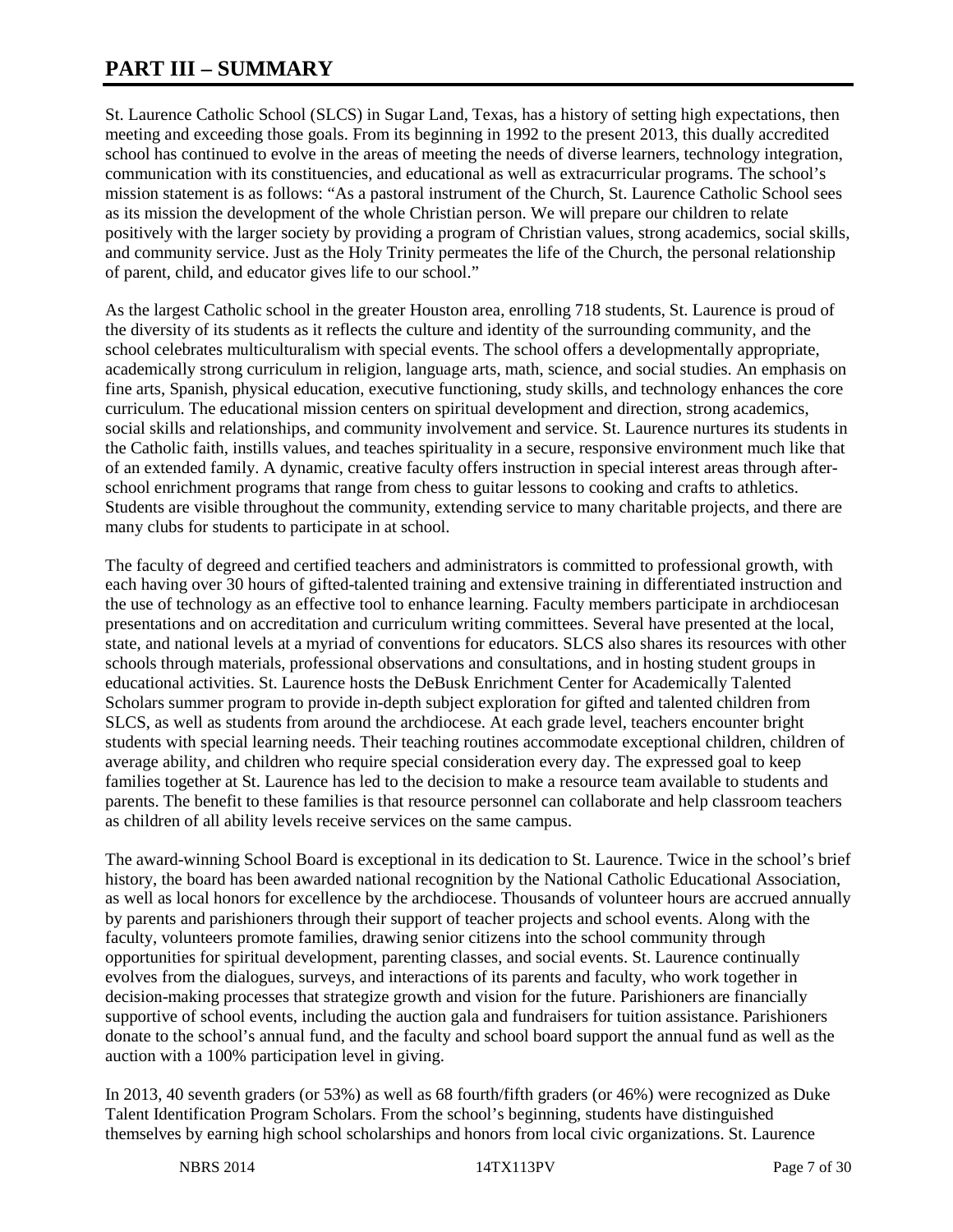students shine in academic competitions and are well received by area high schools, both Catholic and public, where they consistently excel. Many graduates matriculate in accelerated and honors level classes in high school. More importantly, they measure up to the school's primary goals by becoming young adults with a strong sense of themselves as leaders in faith, academics, citizenship, and service to their community and beyond.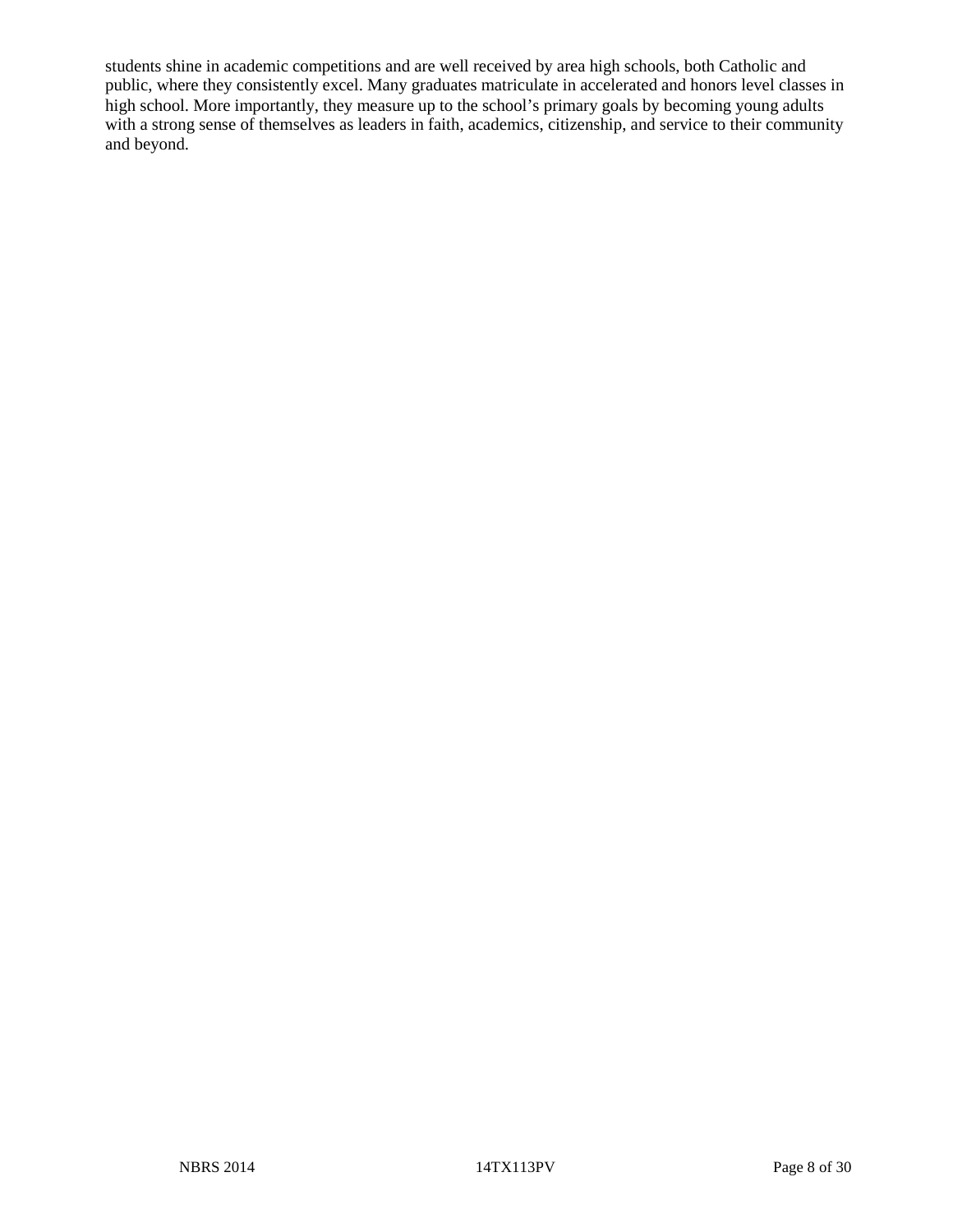### **1. Assessment Results:**

#### a)

From 1992-2008, St. Laurence Catholic School students took the Stanford Achievement Tests. In 2009, the archdiocese mandated a change for all schools to the IOWA Test of Basic Skills and CogAT (Cognitive Abilities Test) as the standardized testing instruments. The school has employed these instruments to gain information regarding objectives that students have yet to master. In conjunction with the IOWA for all students, students in grades two, four, and six also take the CogAT, which provides insight into the ability level of students at these special grade levels. These two assessment tools allow teachers and administrators the opportunity to evaluate student learning compared to student ability and to adjust instruction for each student accordingly.

When looking at which standard is acceptable in this school, the 50% in national percentile rankings is acceptable as a minimum level of proficiency, as that is considered average on a national level. It is our desire that SLCS students score in the 75-90% in national percentiles in an effort to perform up to the school's desired standards. The community feels much pride when students score above the 90% and is aware that students that score in the 95-99% are exceptional. SLCS has been proud to share in the successes of students at that level of test performance. Given the increased academically and culturally diverse population that the school serves, the abilities of the individual students are certainly most important in determining the students' progress levels and ways teachers can individualize instruction to enhance student learning. While the community recognizes that excellent standardized test scores present but one component or piece of information about individual students and about the school, these scores help to assess individual success as well as the overall success of the school's educational programs.

#### b)

For many years, students' standardized test scores have been individually graphed on a cumulative grid, allowing a snapshot view of individual progress year-to-year. Careful analysis reveals trends such as students that maintain a steady learning pattern; students who need to be enriched; students whose performance erratically changes; and students who suddenly appear to be having difficulty in a particular area. The school looks also for the brightest students who continue to excel and who need to be consistently and appropriately placed in challenging learning environments. Standardized testing is also used to determine which students are not scoring at the levels of their classmates and who may need special consideration in regard to instruction. At St. Laurence, all of the students are tested, including those who have been identified as having learning disabilities. These students, accounting for 15% of the population, are offered a special testing environment with the approval of the archdiocese. As SLCS has increasingly become an all-inclusive parish school, the demographics have changed, and the school has enrolled more students with special learning needs. In keeping with a philosophy of individualized instruction for all children, students receive the personal assistance they require.

The school's administration reviews test results in depth, noticing both national and local testing comparisons. Test results over time indicate that students perform very well on standardized tests. If scores indicated an achievement gap of ten or more percentage points between the test scores of all students and the test scores of a subgroup, the plan is for particular attention to be given to students through in-class support, monitored response to intervention strategies, and documented mastery of 80% or better on benchmark objectives. St. Laurence students consistently perform better than the archdiocesan averages (and SLCS scores are averaged into their totals). In the areas of reading and math, students average approximately 10 percentile points higher than the archdiocesan (or local) average. Score averages show that St. Laurence students have performed as well as or better than 85% of students across the nation in both reading and mathematics. These scores lead to the conclusion that teachers are doing a very fine job in delivering instruction and in challenging students. St. Laurence truly believes that teachers' awareness of and accountability to their curriculum benchmarks and objectives, as well as teachers' concerted efforts to meet the individual needs of students with differentiated instructional strategies, impact the impressive student test scores that make SLCS among the top in the nation. A final discussion point is that not only do St.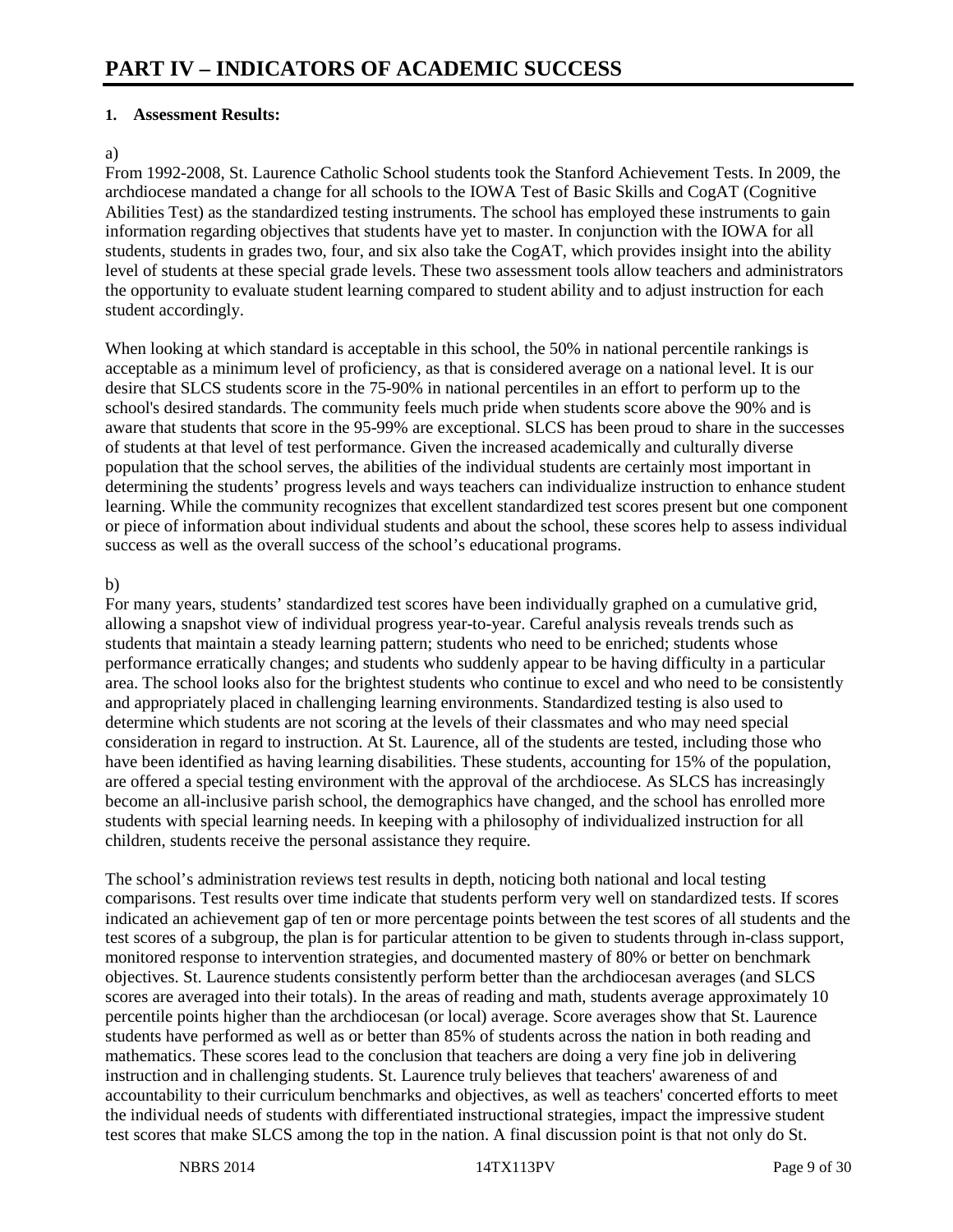Laurence students perform exceptionally well nationally, but they also outperform students in their local area who attend similar schools and who follow the same curriculum governed by the Archdiocese of Galveston-Houston. It should further be noted that SLCS teachers do not spend time preparing for these tests and do not "teach the test." As has been reported in the accompanying review of standardized test scores, St. Laurence has successfully prepared students academically for the challenges of each subsequent school year. The school community is pleased when students take advance placement courses consistently in high school, when they win scholarships and academic competitions, and/or when they are recognized through the Duke University Talent Identification Program or DeBusk Center for Academically Talented Scholars. As a result, the school feels confident that it has done a great job in helping children learn and excel as it continues to direct its energies toward always serving students through excellent teaching.

### **2. Using Assessment Results:**

The school uses a variety of assessment data to analyze and improve student and school performance through its development of students' individualized educational plans. a) Using standardized test scores, Children's Progress assessments, PAPI scores, classroom performance, and teacher input, student services and educational plans are determined. Teachers meet with their counselors and administrators to study individual standardized scores as well as grade level strengths and weaknesses. Instructional goals are considered as teachers review the group's scores. Students needing extra attention are provided services through additional in-class support, intervention from the Reading Specialist, help from specialized instructors, pull-out assistance for executive functioning and study skills, and/or small group instruction for cross-curricular enrichment projects. Weekly grade level planning meetings also contribute to the success of students as teachers work together to ensure that curriculum benchmarks and objectives are delivered to students in the most consistent and effective way. Assessment data is also used to design staff training and teacher professional growth so that all will have the necessary skills to address those topics identified as needing strengthening. Using student interests, variety in grouping, and leveled curriculum in some grades and subjects, teachers strive to create student centered environments that meet students where they are and move them to the next level of learning. St. Laurence continually uses assessment results to build a challenging, meaningful academic program that not only challenges students academically, but encourages them to build their executive functioning skills and critical thinking to further enhance their education. b) The school uses several methods of communication with the community. School-wide performance on standardized test scores is shared through the weekly newsletter and at school board meetings, which are open to all. Grade level results are shared through specific letters to parents that indicate their child's individual scores as well as the average score of the whole grade level so that parents can determine their child's relative performance. Parents do meet with teachers, counselors, and administrators as requested to discuss their child's results. Progress for performance at school is shared through communication in weekly folders, and online through a parent portal, as well as through progress reports sent home to students who are receiving any special services. In addition, the school shares the successes of students through the school website, in the school newsletter, in the alumni newsletter, in an annual report to all stakeholders, in announcements at school and in the parish bulletin, and at assemblies with the student body. Within the local community, St. Laurence has earned a reputation for academic excellence. This is communicated through verbal and written reports with the pastor, pastoral council, and archdiocese. The well-being of St. Laurence is also shared with the public during open house and through press releases.

#### **3. Sharing Lessons Learned:**

St. Laurence Catholic School is seen as a leader in the Archdiocese of Galveston-Houston and in this area of the country, specifically in the areas of technology integration, foreign language instruction, inclusive practices, service to the community, and differentiation. There have been numerous requests from administrators in schools around the city of Houston to come and tour St. Laurence during the school day so that observers may see the work of teachers and the resource team in action. The school is often called upon to share best practices and to allow teachers to serve on curriculum committees or be observed by teachers from other schools. Teachers, curious to share and learn from others, email teacher partners at other Catholic schools about instruction and classroom management. Annually, middle school teachers meet with high school teachers to plan curriculum alignment and share ideas. Counselors have been called to assist other schools in crisis situations. The principal meets monthly with other administrators and shares information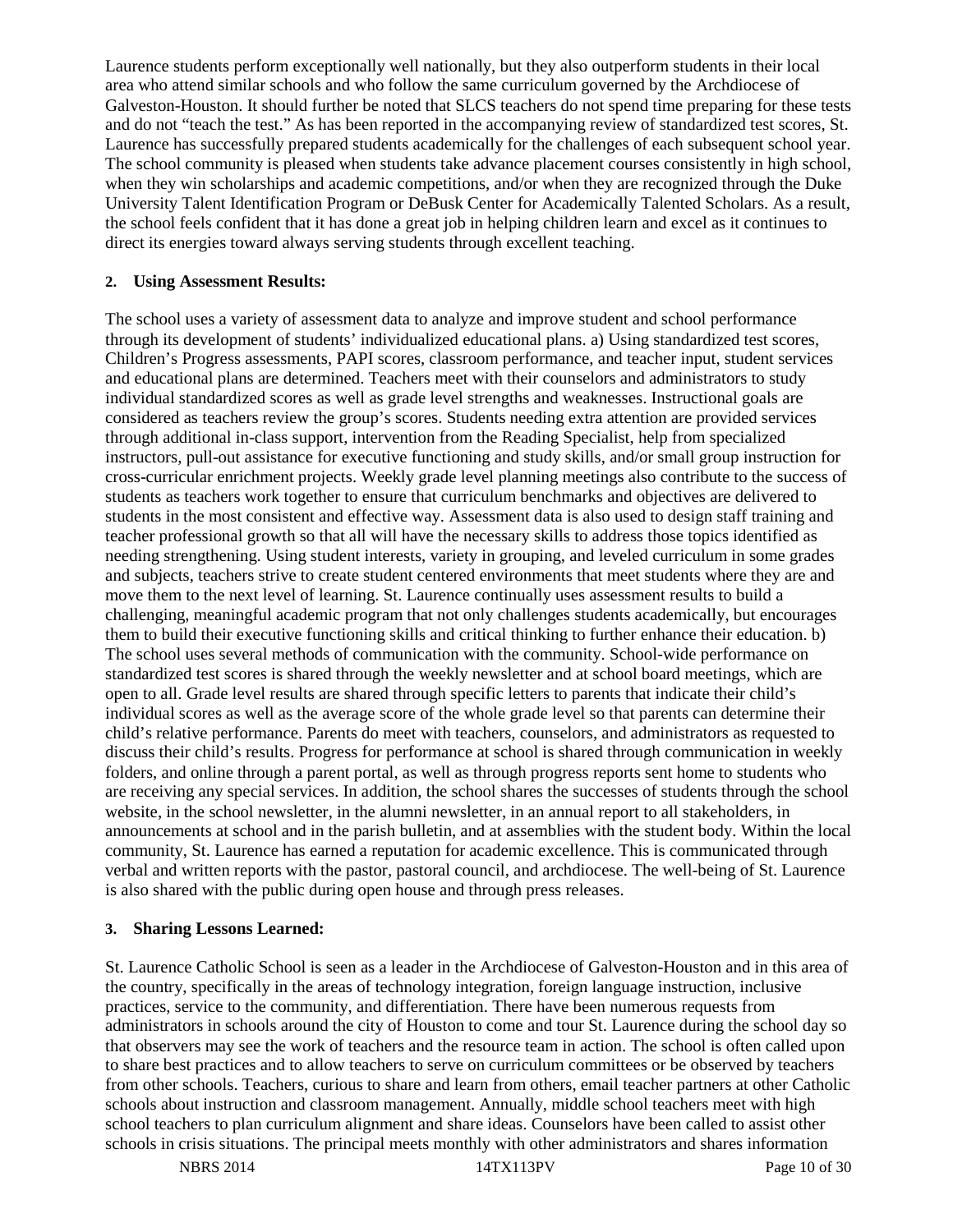about St. Laurence and its successes. Faculty members from St. Laurence have presented at a host of local, state, and national conferences including the Texas Computer Education Association Conference in Austin, the DeBusk Enrichment Center for Academically Talented Scholars Coalition Annual Meeting, the National Catholic Educational Association Annual Conference, and presentations at city-wide meetings or archdiocesan gatherings. In the last three years, they have given professional development presentations at inservices and meetings regarding such topics as math instruction, differentiation, reading strategies, the "flipped" classroom, intervention strategies, executive functioning skills, topics related to school counselors such as bullying and grief counseling, Spanish instruction in the 21st century, identifying and serving gifted learners, Saints Families (student groups that support the school's Catholic identity), creating and sustaining positive school morale, cooperative learning, multiple intelligences, the social and emotional needs of learners, vocations awareness and strategies for developing vocations in classrooms, classroom management, and enrichment/remedial services. In addition, teachers from around the city work on the SLCS campus every summer and gain ideas from St. Laurence teachers about how to meet the needs of diverse learning populations, specifically those of gifted and talented students. The school also shares its successful strategies with other schools through participation and attendance at professional development opportunities in which dialogue between colleagues in small group settings is encouraged and supported.

#### **4. Engaging Families and Community:**

In an effort to engage families and work with community members for the success of students, St. Laurence has incorporated many ways in which stakeholders are invited to brainstorm and develop ideas that will lead St. Laurence Catholic School into the future. First and foremost, being open to hearing and sharing ideas with all members of the community is key to having people feel comfortable sharing their input for the school's success. Secondly, the formation of committees of teachers, administrators, school board members, parishioners, and parents helps the leadership of the school formulate ideas and objectives in the strategic planning process. St. Laurence Catholic School has open communication through the school's weekly newsletter and parent-led volunteer groups such as PTO, Booster Club, SPICE Board, Athletic Committee, and School Board. SLCS has communication that goes out on the school website, inside a parent portal, through strategic planning committees, with Social Media on Facebook, Twitter, YouTube, and through efforts with the parish. In parent meetings and through parent education opportunities that highlight speakers dealing with topics requested by parents, SLCS strives to provide for its students' successes. Parent education topics have focused on parenting, bullying, Internet safety, anxiety, child development, and supporting adolescents. These opportunities for parents also provide an outlet for them to share their thoughts and feelings about the needs of students and ways the school can support their learning and success. The school has made a concerted effort to reach out to grandparents and alumni for their input as well. Alumni are returning to campus to help support the school's activities through their volunteerism in school programs and activities. Feedback from alumni is critical in ensuring that SLCS's work with students is preparing them for their successes in high school and beyond. In the community, business partners display student artwork, and members of the parish serve as judges in the Science Fair, Geography Bee, Spelling Bee, and oratorical competitions. In serving as volunteers, members of the community get to know SLCS and develop an awareness of the students and parents, as well as the school's desire to provide the best learning environment for students. In turn, these community partners support the school and help to provide resources that enhance learning and strengthen teachers' abilities to serve the students. By communicating with parents and community, SLCS molds partnerships that will guide and support the school's life-long learning endeavors.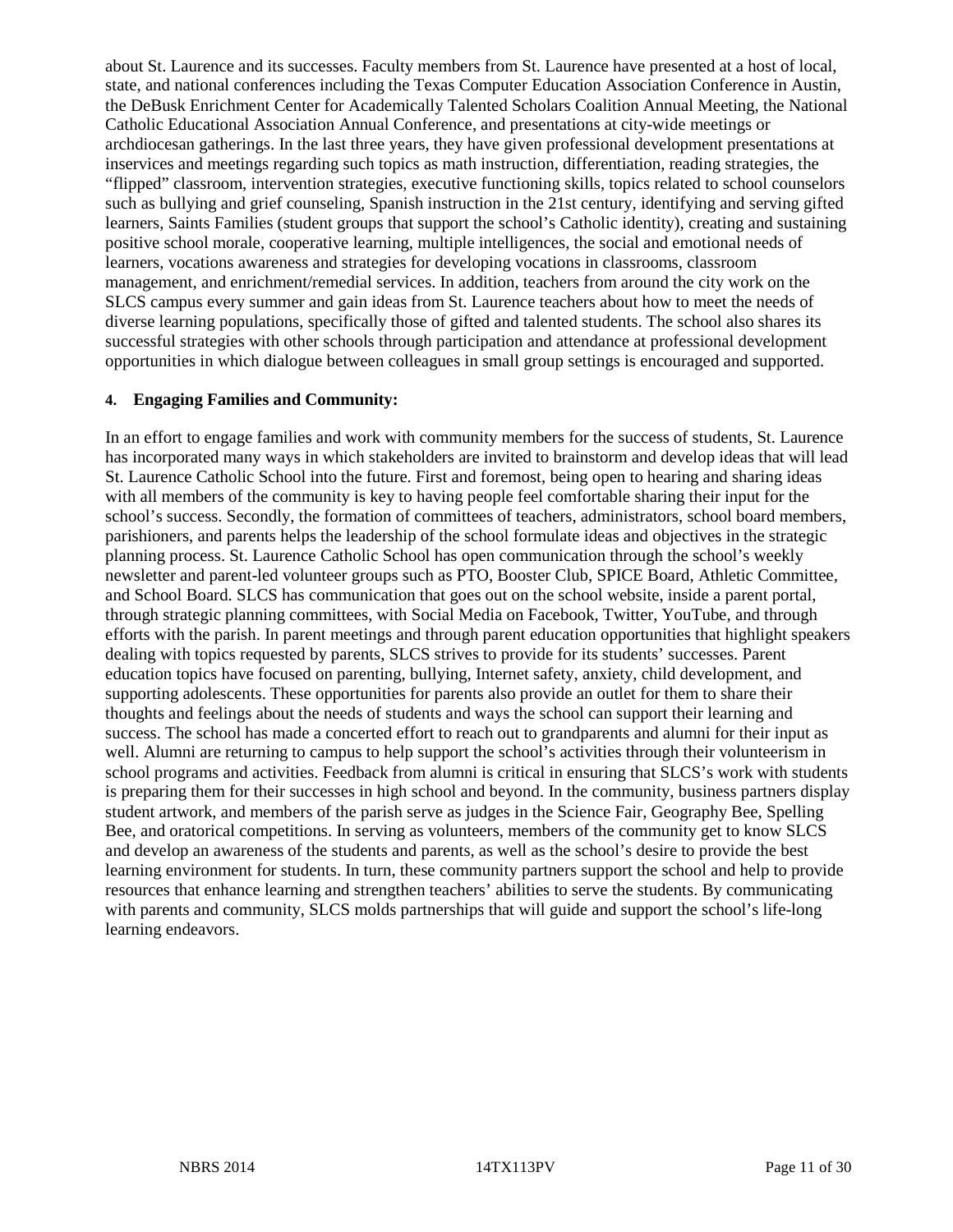# **1. Curriculum:**

Within a Christ-centered environment, St. Laurence delivers a developmentally appropriate academic program in accordance with archdiocesan directives and under the accreditation auspices of the Texas Education Agency. The school offers a challenging academic atmosphere where emphasis is placed on the development of analytical, higher-order thinking skills and interpersonal relationships, enabling students to become lifelong learners. To this purpose, the faculty engages in weekly dialogue regarding instructional innovation in the core subject areas as well as mastery benchmarks for each grade level. The well-rounded educational program also emphasizes instruction in art, band, music, physical education, Spanish, and technology at all grade levels. Within the middle school, students may pursue an elective area for in-depth study. St. Laurence seeks to develop each individual to the fullest potential, whether the child is capable of challenging, honors-level instruction in the middle school or requires more individualized instruction with accommodations and help. Teachers are expected to be creative and resourceful in their instructional delivery. Religion is embedded throughout the curriculum with a focus on the basic principles of the Catholic faith, church teachings, and its formal practices. These values are modeled by all in word and action. At all grade levels, children learn to be moral Christians and to serve others.

From prekindergarten through primary grades, there is a heavy emphasis on phonics and the development of vocabulary and comprehension skills as students are expected to become proficient readers and writers. Teachers encourage writing skills so that students are capable of producing good sentences leading to and culminating in well-constructed multi-paragraph essays. Students are to develop strong spelling, vocabulary, and grammar skills. From an early age, teachers instill a love for reading by incorporating novels as part of the reading curriculum. By middle school, students are analyzing literature and comparing/contrasting works in various genres as well as researching and developing strong writing skills.

Teachers emphasize building a solid foundation of basic mathematical skills in addition to understanding their application in practical, real-world situations. At each grade level in math, children are encouraged to investigate, analyze, and problem solve beyond rote memorization. As appropriate, math manipulatives and other hands-on activities are used to strengthen learning. Middle school students may place in honors-level math classes, and pre-algebra and algebra are offered in seventh and eighth grades.

Science instruction offers a balanced curriculum among earth, life, and physical sciences. Teachers promote the development of reasoning by incorporating the scientific method and laboratory investigative skills. Students also have access to specialized programs such as a local media-linked WeatherNet, which allows access to area weather patterns and reporting. The social studies program teaches students about how to apply the lessons learned from history and from community into their lives. Using interactive notebooks, students learn about geography, events that have shaped the world today, and ways to use that knowledge to be productive, faithful citizens in a society that represents many cultures with diverse backgrounds.

Beginning at the prekindergarten level, students study the Spanish language and customs in order to foster a better understanding of the culture, geography, and history of various Hispanic countries. Students are expected to be able to listen, speak, read, and write in Spanish. St. Laurence Catholic School is in compliance with the program's foreign language requirements.

An extensive fine arts curriculum develops children's creative talents in art, music, and band. Children learn about famous artists and composers and become competent in expressing themselves through paint and song. St. Laurence produces major musical programs as it encourages artistic expression. The physical education program offers students a chance to excel athletically as it focuses on motor skills, good nutrition and health, as well as the development of lifetime fitness.

The technology curriculum drives the technology that is used at SLCS. The focus is on learning objectives and how technology tools and integration can be used to move the curriculum to a more meaningful level. In prekindergarten, students begin to learn the importance of executive functioning skills and self-management.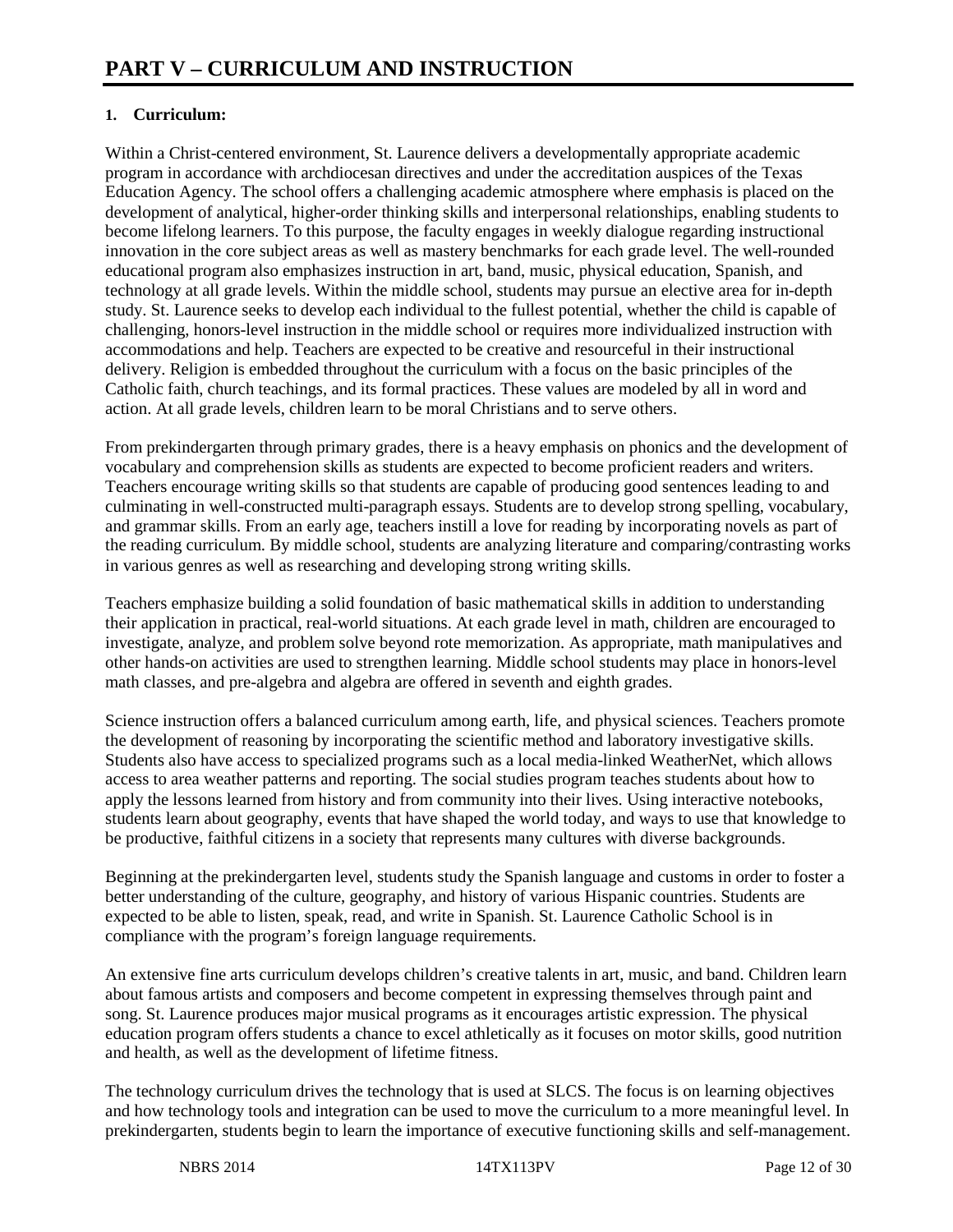This is a focus for students throughout their education at SLCS. By providing students with a strong academic and personal development program, SLCS is confident that students are prepared for the college and career of their choice.

# **2. Reading/English:**

# Part V, 2a, (Elementary Schools) Reading

St. Laurence teachers are quite particular about reading instruction, recognizing that it is their inherent responsibility to establish a love of reading and competency within each child. Combining a wide range of teaching methodology with a knowledge of how children learn, teachers teach the reading skills necessary to every segment of their curriculum: in social studies where children learn to outline, pick out main ideas, and interpret maps and charts; in science and mathematics where they read graphs, tables and diagrams; and in computer literacy where they practice research skills. Teachers delight in seeing "the light bulb turn on" with the youngest children whose progress through extensive phonics instruction, vocabulary development, and word recognition skills leads to more advanced reading to learn. Beginning foundations in prekindergarten, kindergarten, and primary grades encourages the development of competent readers who glean information and enjoyment from the books they read. To this purpose, teachers expose children to fine literature beginning with easy readers and textbooks and progressing to novels, plays, and more diverse genres in the middle school. Actually, by second grade, students are reading chapter books and novels related to crosscurricular themes. Additionally, teachers select novels based on content, cultural relevance, and as a means of self-discovery, and teachers use the Accelerated Reading Program to encourage all students to read for enrichment. St. Laurence teachers find that no single approach to teaching reading reaches all students. SLCS depends on their versatility to match instructional strengths to individual learning styles and needs. In an effort to improve progress for struggling readers, the Reading Specialist meets with students and uses the Basic Language Skills Program to build a strong foundation in reading and writing strategies. These strategies are also taught in the regular classroom, at a faster pace, to all students as research shows that this program is very effective in reading instruction. Children needing a more challenging reading curriculum are allowed to read books at their level and have some choice in the products that share their progress in skill development. In addition they are encouraged to read more informational, non-fiction texts to gain vocabulary and technical skills. Students and practitioners alike improve their knowledge of multi-sensory teaching and hone their language and instructional skills in the areas of phonological awareness, letter recognition, syllable division, spelling, decoding, fluency, comprehension, and composition.

#### Part V, 2b, (Secondary Schools) English

In middle school, the teachers take a combined approach to teaching literature and writing. Students develop strong reading habits, enjoy and value good writing, and gain proficiency in analyzing and evaluating text at the middle school level. Through class discussions, vocabulary development, literary circles, and writing about their reading, students are able to explore the depth of characters, demonstrate understanding of literary elements, and debate the purpose of the author's writing. Teachers use reading comprehension strategies, understanding of a variety of genres, analysis of writing styles and elements, various levels of questioning, evaluation of story structures, the acting out of story maps, different journal formats, and explanation of and use of creativity in figurative language, as well as studying the relationship between reading and writing. Students practice various reading strategies and write literary analyses, character analysis, and cause and effect, as well as the creation of their original works of writing. Middle school adolescents learn to read and understand Shakespeare, argue ideas, and analyze writing styles while developing their own writing skills. Students use their experiences in reading to create their own works and analyze others' writings through pre-writing, editing, and revising multi-paragraph expository, narrative, descriptive, persuasive, and compare/contrast essays, while simultaneously building library/research skills, extending their vocabularies, and developing their spelling. Students leaving middle school have written several creative works, research papers, all types of formalized pieces, and created a novel that has specific literary elements and story structure. Some of our students have even been published! Students are well prepared in both their verbal and written skills to communicate effectively. Students whose reading skills are weak are given extra assistance through in-class support, and those whose level is beyond their grade level are encouraged to read at a level that will challenge them while receiving support from the curriculum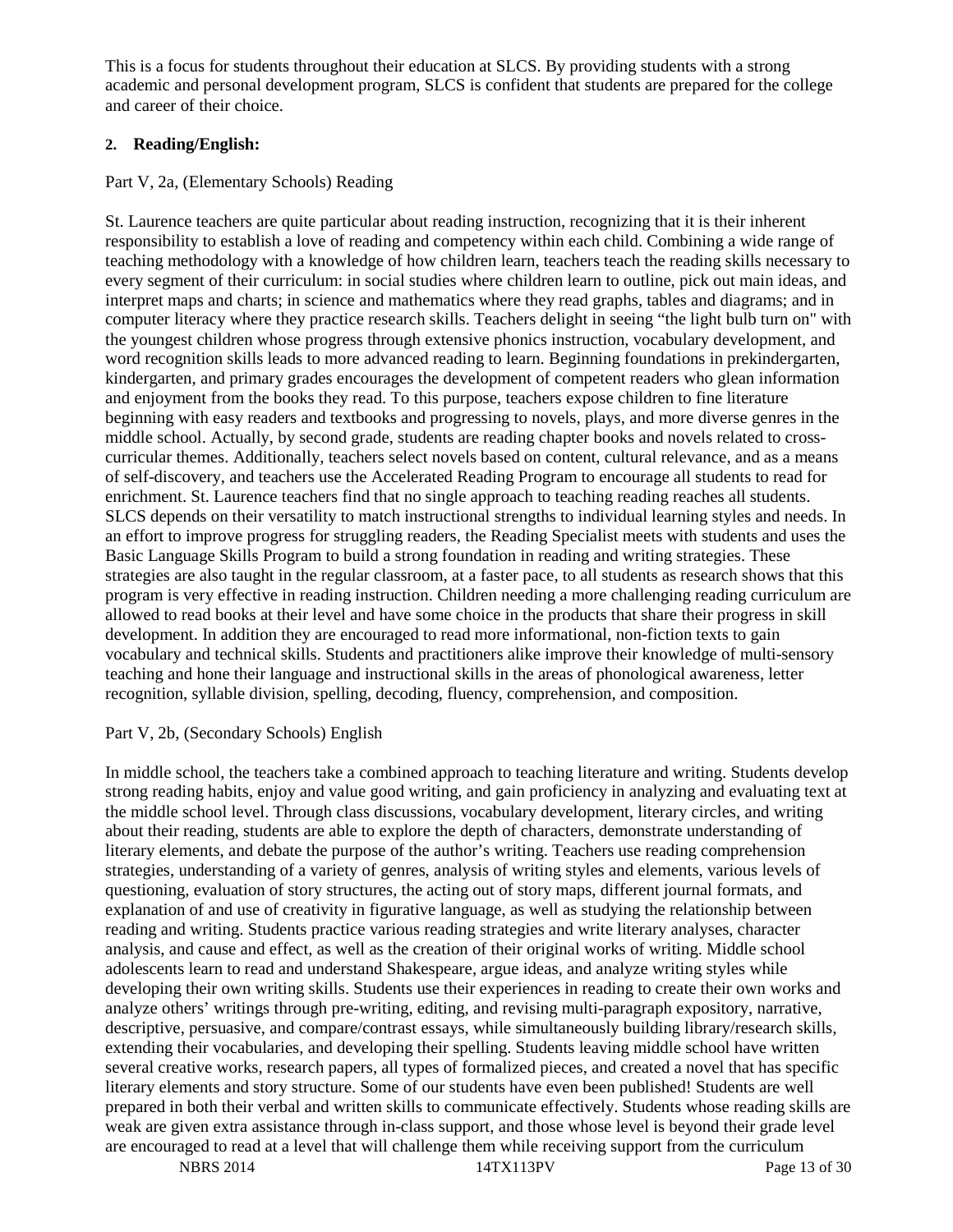specialist, who develops cross-curricular projects for these students to use as a challenge in their literary skills and writing.

# **3. Mathematics:**

The school uses every available resource to promote and improve student learning in math. The math curriculum is based on the curriculum guide provided by the Archdiocese of Galveston-Houston with addendums from Texas Education Agency. With an emphasis on learning facts so that other concepts can be built upon the basics, teachers in elementary grade levels use daily practice of math facts as well as weekly timed tests to promote fact memorization. In elementary classes, SLCS utilizes a program that focuses on the application of math skills in problem solving and daily application of skills. All grade level teachers use repetition, guided practice, manipulatives, work stations, partners, small group instruction with flexible grouping techniques, and cross-curricular materials to connect concepts and enhance lessons. In middle school, the math classes are leveled and the curriculum offered includes grade level instruction as well as advanced placement courses in order to prepare students for high school curriculums. A great deal of emphasis is placed on using technology to assist student learning. Each classroom is equipped with computers, iPads, and a Smart Board for interactive learning. Additionally the library/media center and two computer labs are available for instruction and skills practice. Most importantly, math is taught with realworld relevance as mathematical concepts are all around us; math affects daily life and the ability to function in society. With this knowledge, teachers provide math instruction that connects learning to practical living. Examples include being asked to measure things around their home or classroom, consider time as it relates to managing the evening at home or ensuring compliance with school schedules, and practice knowledge of temperature and money as they prepare for each day's attire and activities. Developing critical thinking skills through word problems that relate to life experiences also enhances students' understanding of math concepts and real-world relevance of math objectives. Teachers are actively involved in vertical and horizontal team planning to insure that curriculum objectives are being met and that students are prepared for subsequent grade levels. For students that struggle in math, an in-class support teacher is utilized to work in conjunction with the regular teacher to pull some groups and help individual students that need objectives taught in a different manner or that need additional practice. Students needing extension are given more application and problem solving opportunities and are pulled to work with the curriculum specialist at their level.

# **4. Additional Curriculum Area:**

The school has an outstanding Spanish department, and in keeping with the Catholic identity of the school, the Spanish department strives to enhance the school's mission by providing students avenues for development of the whole Christian person while at the same time complementing the core curriculum areas in reading, language arts, math, and social studies (with an emphasis on history, cultural traditions, and geography). The Spanish program begins in prekindergarten, and many students continue through 8th grade. Because students are acquiring a second language, they practice the skills of vocabulary development and basic writing skills in English and with their new language. They also learn and practice the English and Spanish skills relating to colors, shapes, relationships, numbers, time, money, community, culture, and the ability to compare and contrast the cultures of the Americas. Because they begin at an early age in their development of two languages, students are more solid in their skills as learners in primary grades. The curriculum standards for prekindergarten – 3rd grade in Spanish and English are similar, and the ability for students to build vocabulary, write sentences, and express ideas in writing are all supported through the Spanish curriculum. In addition, Spanish supports early development of math skills as students learn numbers, shapes, and time in both Spanish and English. They also are more open-minded and willing to learn about other cultures and participate in activities that promote ethnic diversity. Indicators of the impact of early education on school readiness and success in primary grades is evident in classrooms as students relate what they are learning in Spanish to what is being taught in the regular core curriculum. Activities in Spanish classes are developed through a philosophy of involving a total physical response (TPR) by the students. The Spanish program is designed to promote, support, and enhance education in the core curriculum areas, as well as the fine arts. Instead of just reading and writing about salsa dancing and listening to the music, students dance the steps and sing the songs, engaging in the action as they learn both the English and Spanish language skills and elements of the Spanish culture. The use of instructional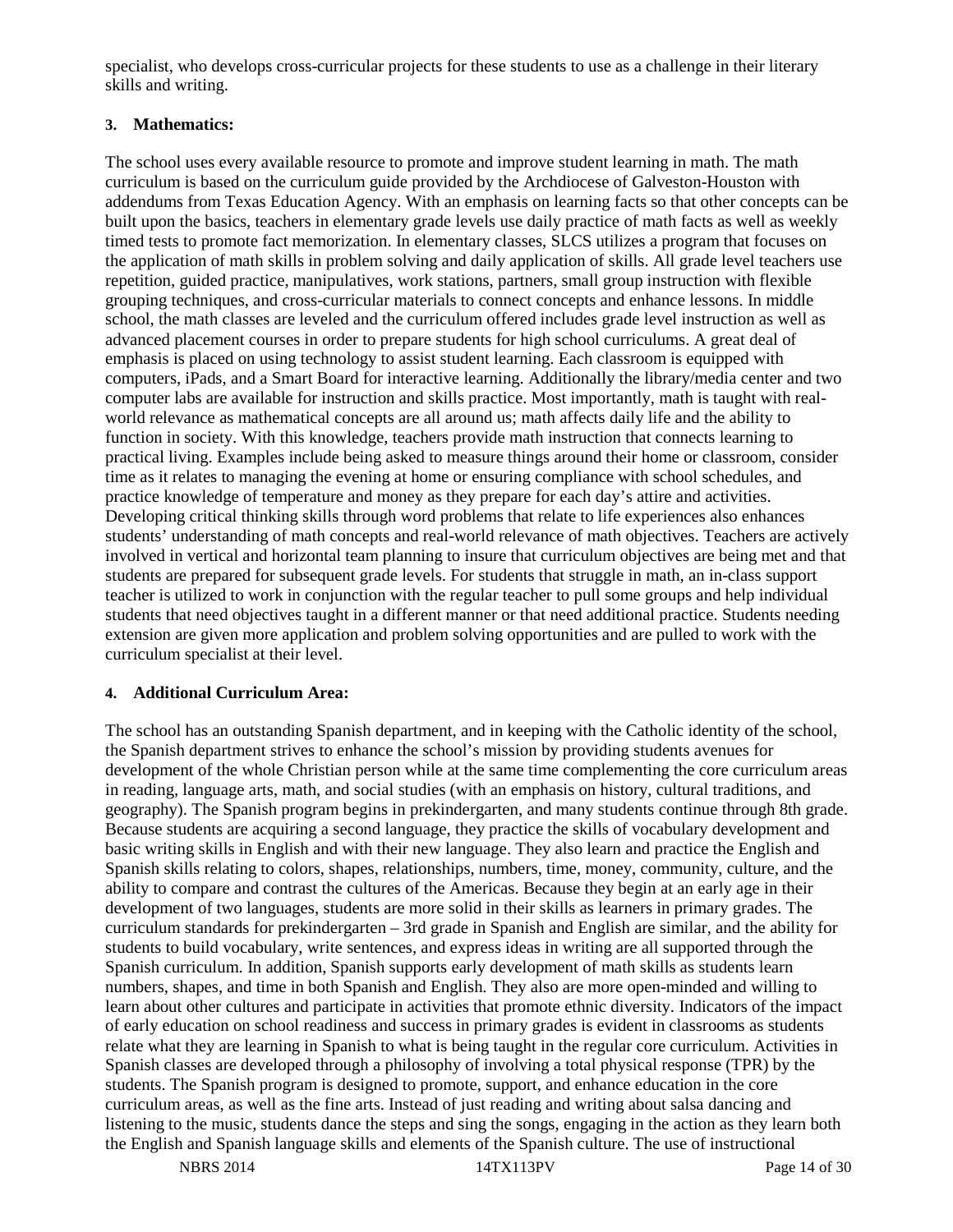technology is also incorporated in the classroom to address different learning styles and to create a productive and meaningful learning experience. The technology program supports a transformative approach to learning when a more traditional approach is not as effective. The Spanish teachers use technology often to help students engage in learning a second language. Technology is seen through the lens of the SAMR (Substitution Augmentation Modification Redefinition) model. Technology substitutes so that it augments instruction with functional improvement. It allows for online collaboration or significant task redesign by modifying the strategies used; then technology redefines or creates new tasks that are not possible without technology. Examples include blogging and getting feedback from other countries instantaneously or making a Skype call to bring in a guest speaker or Salsa dancer. The program is packed with rich and engaging activities that help students learn Spanish through the five Cs: Communication, Cultures, Connections, Comparisons, and Communities. The program also supports the school's focus on higher level thinking skills and cultural diversity. This program makes second language acquisition fun and easy through Spanish listening, reading, speaking, and writing activities. When students have gone through all 10 years of Spanish instruction at St. Laurence (beginning in prekindergarten and extending through 8th grade), they leave St. Laurence as bilingual students who are able to converse and enjoy many skills and understandings of different cultures. In addition, the school is proud to say that 128 middle school students have voluntarily taken the National Spanish Exam (which is the only standardized testing and competition of its kind), and 115 of them have placed earning a total of 80 medals: 21 gold, 40 silver and 19 bronze, and 35 honorable mentions. This means that most of the students that take this test perform above the national average. Many of SLCS's graduates who take their Spanish placement test in high school go to Spanish II; they earned high school credit with the Spanish classes from St. Laurence. It is evident that the Spanish program and curriculum is an enhancement to the school and creates a stronger overall program at St. Laurence.

#### **5. Instructional Methods:**

The school differentiates for the diverse needs of its students. Teachers create differentiated lessons looking at learning styles, interests, abilities, resources available, and planned objectives. Students receive in class support and response to intervention programming when needed. The programs include small group assistance by the teacher with the students who struggle, plus additional assistance to students by a paraprofessional (grades 1-2) or an additional certified teacher (grades 3-8). This support varies according to the teacher and can include a co-teaching model, a pull-out model for small group re-teaching, alternative strategies and assessments, and hands-on activities to reteach or challenge students in a different way. These additional teachers come daily (grades 1-5) or at least weekly (grades 6-8) to address specific skill sets for students struggling in mathematics, reading, and writing. Students identified with Dyslexia and/or a metacognition issue, attend a Neuhaus BLS program. Students are also serviced through the SPICE Program (Special People in Catholic Education). Utilizing a specialized teacher, SPICE services students in the core areas, as well as executive functioning and social skills. Extension and discovery learning are provided for enrichment with advanced learners through the whole group, to a pull-out small group for independent study and enrichment, and to individual student research projects to challenge and extend the learning beyond the scope of the regular curriculum, in addition to providing student choice in learning. In the middle school, honors classes in core subjects allow for modified curriculum using greater depth and complexity, giving students opportunities to use their creativity and gain ownership of their learning.

Technology is used to provide interactive, student-led and teacher-facilitated activities and enrichment using Smart Boards, iPads, desktops, laptops, and Chrome books. Technology supports instruction because it allows flexibility in instructional methods and a high interest level that increases student engagement. Technology gives additional access to online items, ubiquitous with a variety of tools that span across the curriculum areas as teachers work collaboratively to ensure student projects relate to the real world. Using resources and programs that help to practice skills or be creative, students produce work of higher interest to them, and it allows for individualization. This ability to harness student access to resources, while allowing teachers and students to use different multimedia programs, complements learning. Most importantly, technology is another tool for teachers that helps them to meet the current needs of students and supports goals and objectives.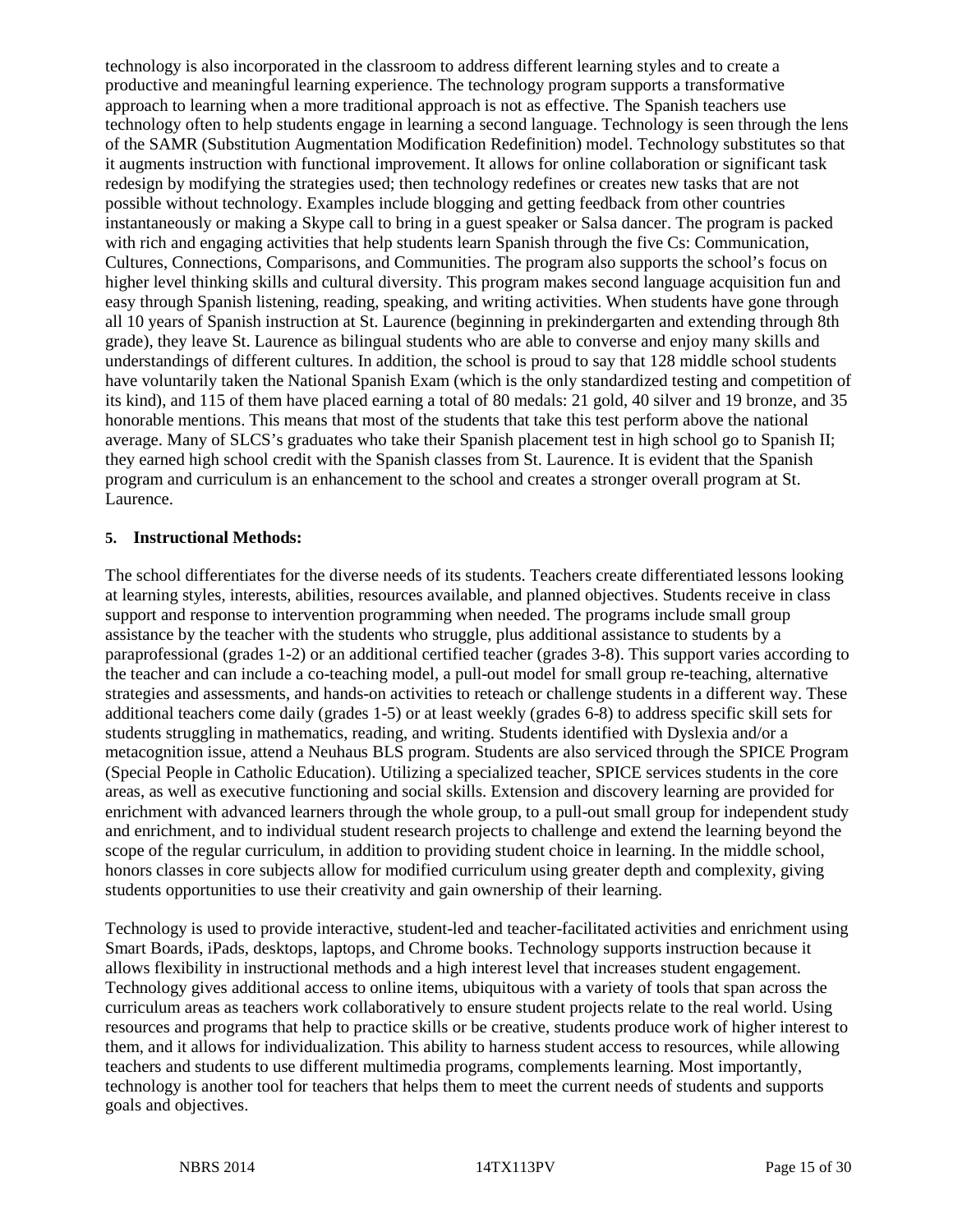#### **6. Professional Development:**

Life-long learning and continuation of growth as a professional are expected and highly regarded at St. Laurence. The daily schedule is designed to provide time for team planning and professional activities. Opportunities to engage in collegial dialogue regarding subject matter, pedagogical methods, and current educational trends are encouraged. It is expected that the faculty will take advantage of opportunities to attend conferences and to take courses of benefit to their area of concentration.

Monies are set aside annually for each staff member to attend personal choice training that will benefit professional growth and job performance. St. Laurence also provides ten days of inservice for its teachers. Topical workshops addressing faculty concerns related to areas such as learning disabilities, early identification, crisis management, and safety are scheduled. Whenever possible and appropriate, teachers are encouraged to attend national conferences and state level teacher conventions for reading, math, social studies, science, Spanish, fine arts, and technology. The school makes a financial commitment for each graduate level class taken in order to promote and enable teachers to continue their education.

Within the school, strong professional relationships are nurtured through opportunities to dialogue about teaching, about students, and about the direction of the school. Teachers have been invited to share their opinions about curriculum and instruction, in the building expansion process, and for strategic planning. For teachers new to the school, SLCS has built strong mentoring relationships among new teachers and experienced master faculty. Through a model of shared leadership and individual goal setting, the school grows stronger. Teachers enjoy learning and sharing with their peers and a plethora of opportunities have been given to share best practices and align curriculum standards amongst grade levels, subject areas, and departments. There are many superb examples of service and leadership within this generous faculty, largely because they have an opportunity to develop and exercise these skills.

The faculty and staff also gain professional insights through their dialogue with other educators that are working in professional committees or with other professional organizations. Teachers are asked to visit other schools and to collaborate with other staffs. These opportunities for networking are encouraged as groups come together to hear an expert speaker or share curriculum ideas and strategies that will advance student achievement and innovative teaching practices for continued professional growth. SLCS has a phenomenal group of professionals that are life-long learners sharing their passion with the school community.

#### **7. School Leadership**

The leadership philosophy at SLCS is student-centered and focused on ensuring that teachers have the support they need to fully engage students in the learning process and increase students' skills as they advance through the curriculum in a safe, nurturing, supported, and engaged learning environment. The structure is a principal and two assistant principals, each specifically serving areas of expertise. The principal oversees the entire school and ensures that all departments support the school's mission. The principal works directly with the school board and parent organizations in strategically planning for and supporting the school's mission. One assistant principal serves prekindergarten - 4th grades and the other 5th - 8th grades. The assistant principals each oversee the grade level teachers and auxiliary staff that work with their students and grade level teams. They coordinate curriculum and handle all the discipline at the beginning level.

The counselors act as leaders in the areas of guidance, curriculum integration, and the testing program. They provide small group pull-out instruction for students that need help with executive functioning skills and emergency counseling during crisis situations. The instructional coordinator oversees the integration of special needs students into the regular classroom and the implementation of accommodations for all students receiving support services. She also serves as a co-teacher in middle school classrooms in supporting students that need extra help. The curriculum specialist works to ensure benchmark assessment mastery levels are documented and helps to provide enrichment for students who need additional challenge in their learning. The instructional technologist leads technology integration to support instruction. He ensures that the equipment is functioning, that teachers are trained and comfortable in the use of the equipment or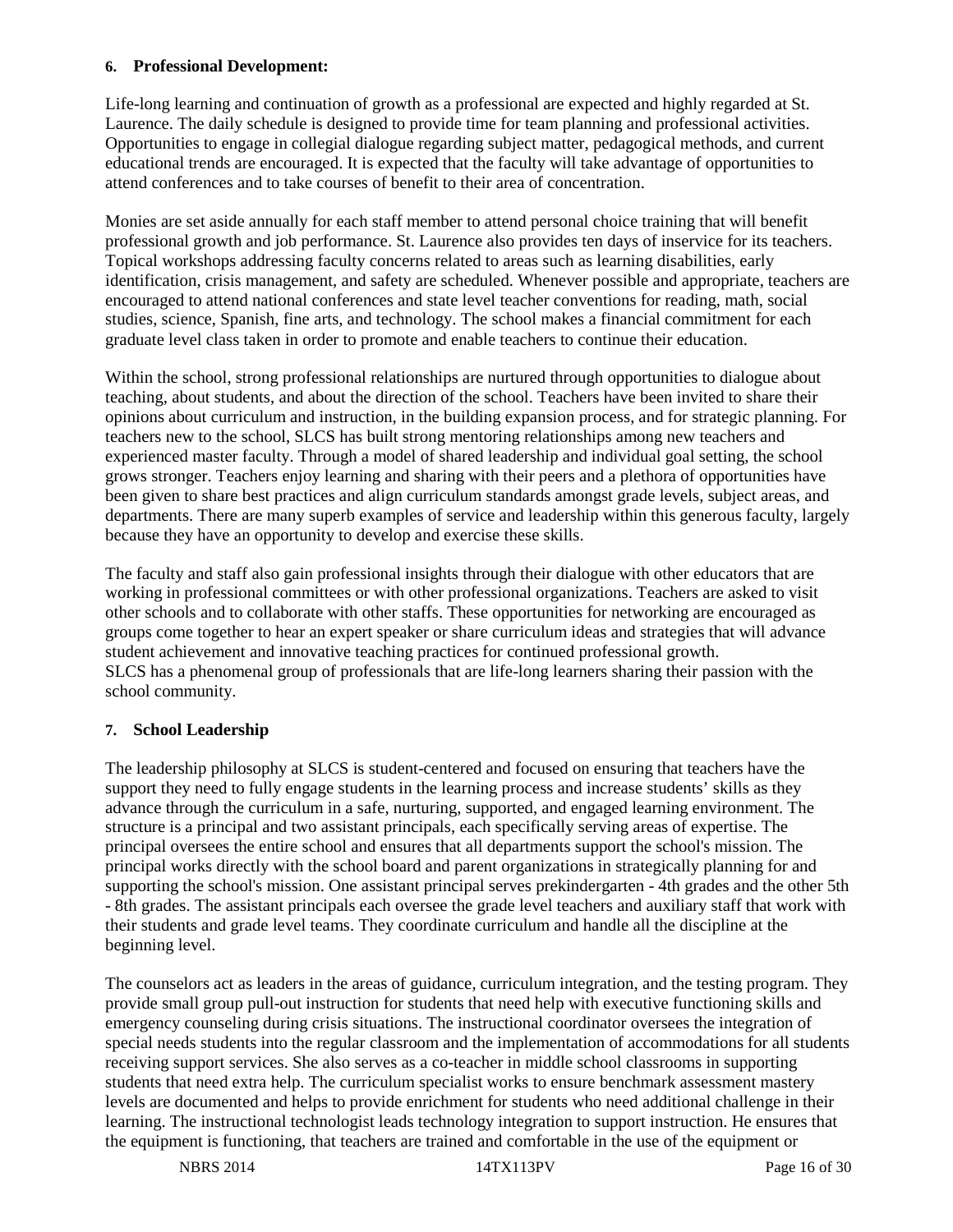programs used, and he also teaches classes to students related to digital media and computer literacy. All of these professionals also help with professional development for the teachers and staff. With this administrative structure, all work together as a team to encourage student success and provide the support for student achievement. Each child is expected to do his personal best, and this team uses the data to shape and inform instruction and support services for students through a whole child approach to learning. Benchmarks and lesson plans are closely monitored, early intervention is provided through support services, and procedures are in place and reviewed often to ensure that all students' needs are met to the best of the school's ability.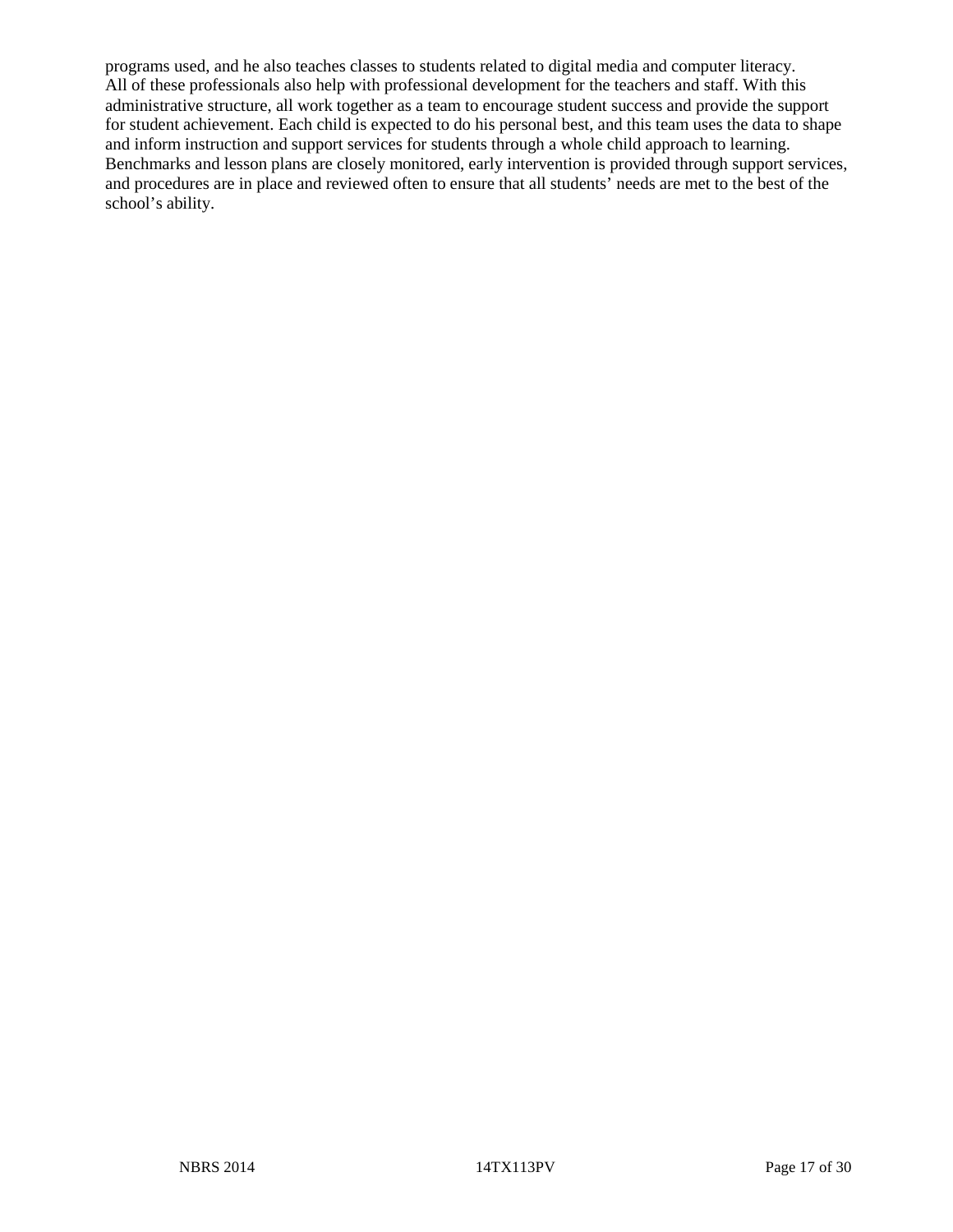# **PART VI - NON-PUBLIC SCHOOL INFORMATION**

*The purpose of this addendum is to obtain additional information from non-public schools as noted below.* 

1. Non-public school association(s): Catholic

Identify the religious or independent associations, if any, to which the school belongs. Select the primary association first.

- 2. Does the school have nonprofit, tax-exempt  $(501(c)(3))$  status? Yes  $\underline{X}$  No
- 3. What are the 2013-2014 tuition rates, by grade? (Do not include room, board, or fees.)

| Grade          | <b>Amount</b> |
|----------------|---------------|
| K              | \$5535        |
| $\mathbf{1}$   | \$6430        |
| $\overline{2}$ | \$6430        |
| $\overline{3}$ | \$6430        |
| $\overline{4}$ | \$6430        |
| $\overline{5}$ | \$7070        |
| $\sqrt{6}$     | \$7070        |
| $\overline{7}$ | \$7070        |
| 8              | \$7070        |
| 9              | \$0           |
| 10             | \$0           |
| 11             | \$0           |
| 12             | \$0           |

#### **2013-2014 Tuition**

| 4.         | What is the educational cost per student?<br>(School budget divided by enrollment)                     |        |
|------------|--------------------------------------------------------------------------------------------------------|--------|
| 5.         | What is the average financial aid per student?                                                         | \$3107 |
| 6.         | What percentage of the annual budget is devoted to<br>scholarship assistance and/or tuition reduction? | 3%     |
| $\gamma$ . | What percentage of the student body receives<br>scholarship assistance, including tuition reduction?   | 39%    |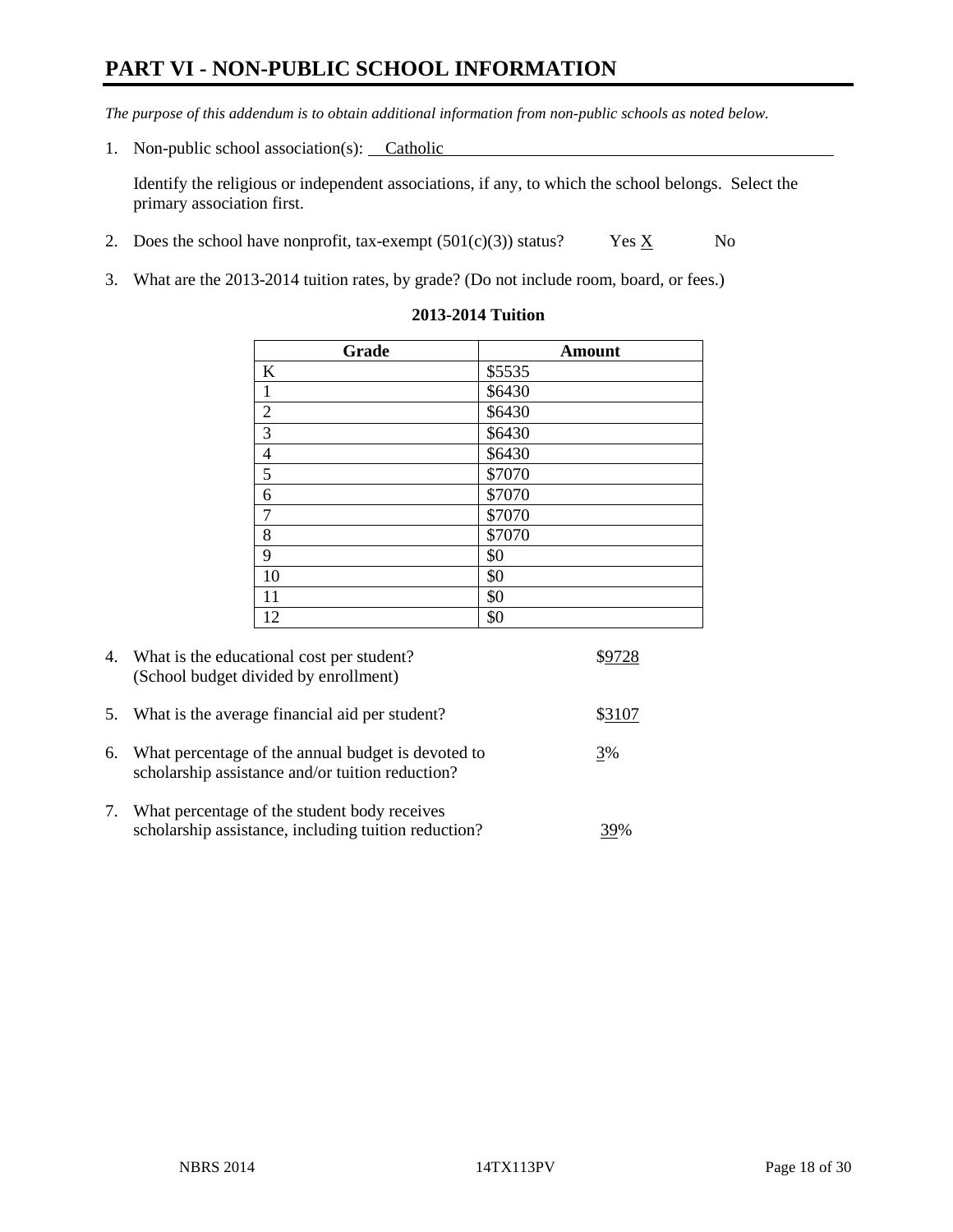| <b>Subject: Math</b>                               | <b>Test:</b> Iowa Test of Basic Skills (ITBS) Form |
|----------------------------------------------------|----------------------------------------------------|
|                                                    |                                                    |
| Grade: 3                                           | <b>Edition/Publication Year: 2008</b>              |
| <b>Publisher:</b> The Riverside Publishing Company | Scores are reported here as: Percentiles           |

| School Year                                   | 2012-2013      | 2011-2012      | 2010-2011      | 2009-2010      | 2008-2009      |
|-----------------------------------------------|----------------|----------------|----------------|----------------|----------------|
| Testing month                                 | Mar            | Mar            | Mar            | Mar            | Mar            |
| <b>SCHOOL SCORES</b>                          |                |                |                |                |                |
| Average Score                                 | 79             | 82             | 80             | 87             | 87             |
| Number of students tested                     | 70             | 71             | 70             | 77             | 72             |
| Percent of total students tested              | 100            | 100            | 100            | 100            | 99             |
| Number of students<br>alternatively assessed  | $\overline{0}$ | $\Omega$       | $\overline{0}$ | $\Omega$       | $\theta$       |
| Percent of students<br>alternatively assessed | $\overline{0}$ | $\overline{0}$ | $\overline{0}$ | $\overline{0}$ | $\overline{0}$ |
| <b>SUBGROUP SCORES</b>                        |                |                |                |                |                |
| 1. Other 1                                    |                |                |                |                |                |
| <b>Average Score</b>                          |                |                |                |                |                |
| Number of students tested                     |                |                |                |                |                |
| 2. Other 2                                    |                |                |                |                |                |
| <b>Average Score</b>                          |                |                |                |                |                |
| Number of students tested                     |                |                |                |                |                |
| 3. Other 3                                    |                |                |                |                |                |
| <b>Average Score</b>                          |                |                |                |                |                |
| Number of students tested                     |                |                |                |                |                |

**NOTES:** Scores from 2008-2009 are from Harcourt Educational Measurement's 2004 publication of the Stanford 10 Achievement Test (SAT).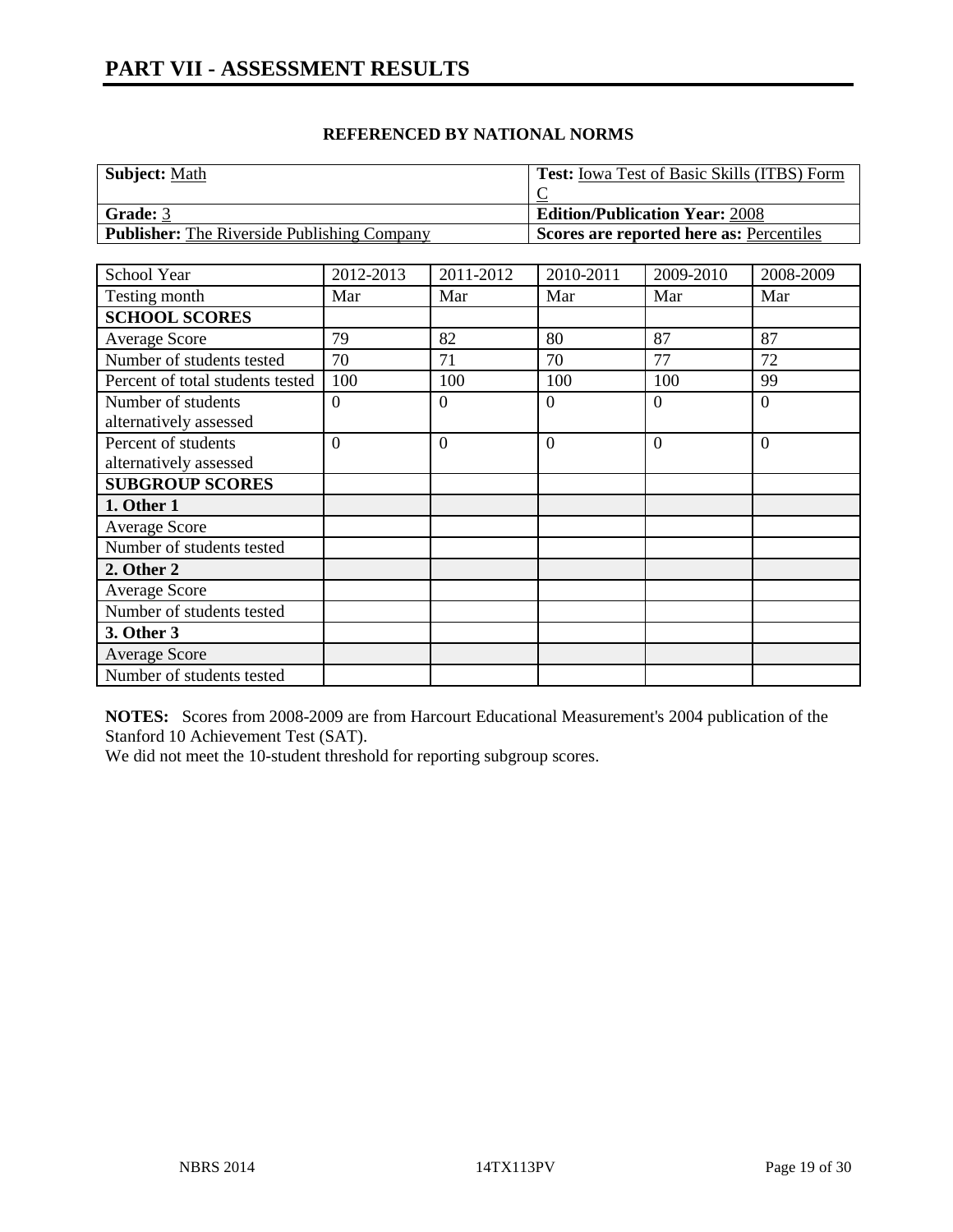| <b>Subject: Math</b>                               | <b>Test:</b> Iowa Test of Basic Skills (ITBS) Form |
|----------------------------------------------------|----------------------------------------------------|
|                                                    |                                                    |
| <b>Grade: 4</b>                                    | <b>Edition/Publication Year: 2008</b>              |
| <b>Publisher:</b> The Riverside Publishing Company | Scores are reported here as: Percentiles           |

| School Year                      | 2012-2013      | 2011-2012    | 2010-2011      | 2009-2010 | 2008-2009 |
|----------------------------------|----------------|--------------|----------------|-----------|-----------|
| Testing month                    | Mar            | Mar          | Mar            | Mar       | Mar       |
| <b>SCHOOL SCORES</b>             |                |              |                |           |           |
| Average Score                    | 76             | 81           | 79             | 83        | 87        |
| Number of students tested        | 74             | 70           | 74             | 72        | 76        |
| Percent of total students tested | 100            | 99           | 99             | 99        | 100       |
| Number of students               | $\theta$       | $\theta$     | $\theta$       | $\Omega$  | $\theta$  |
| alternatively assessed           |                |              |                |           |           |
| Percent of students              | $\overline{0}$ | $\mathbf{0}$ | $\overline{0}$ | $\Omega$  | $\theta$  |
| alternatively assessed           |                |              |                |           |           |
| <b>SUBGROUP SCORES</b>           |                |              |                |           |           |
| 1. Other 1                       |                |              |                |           |           |
| <b>Average Score</b>             |                |              |                |           |           |
| Number of students tested        |                |              |                |           |           |
| 2. Other 2                       |                |              |                |           |           |
| Average Score                    |                |              |                |           |           |
| Number of students tested        |                |              |                |           |           |
| 3. Other 3                       |                |              |                |           |           |
| <b>Average Score</b>             |                |              |                |           |           |
| Number of students tested        |                |              |                |           |           |

**NOTES:** Scores from 2008-2009 are from Harcourt Educational Measurement's 2004 publication of the Stanford 10 Achievement Test (SAT).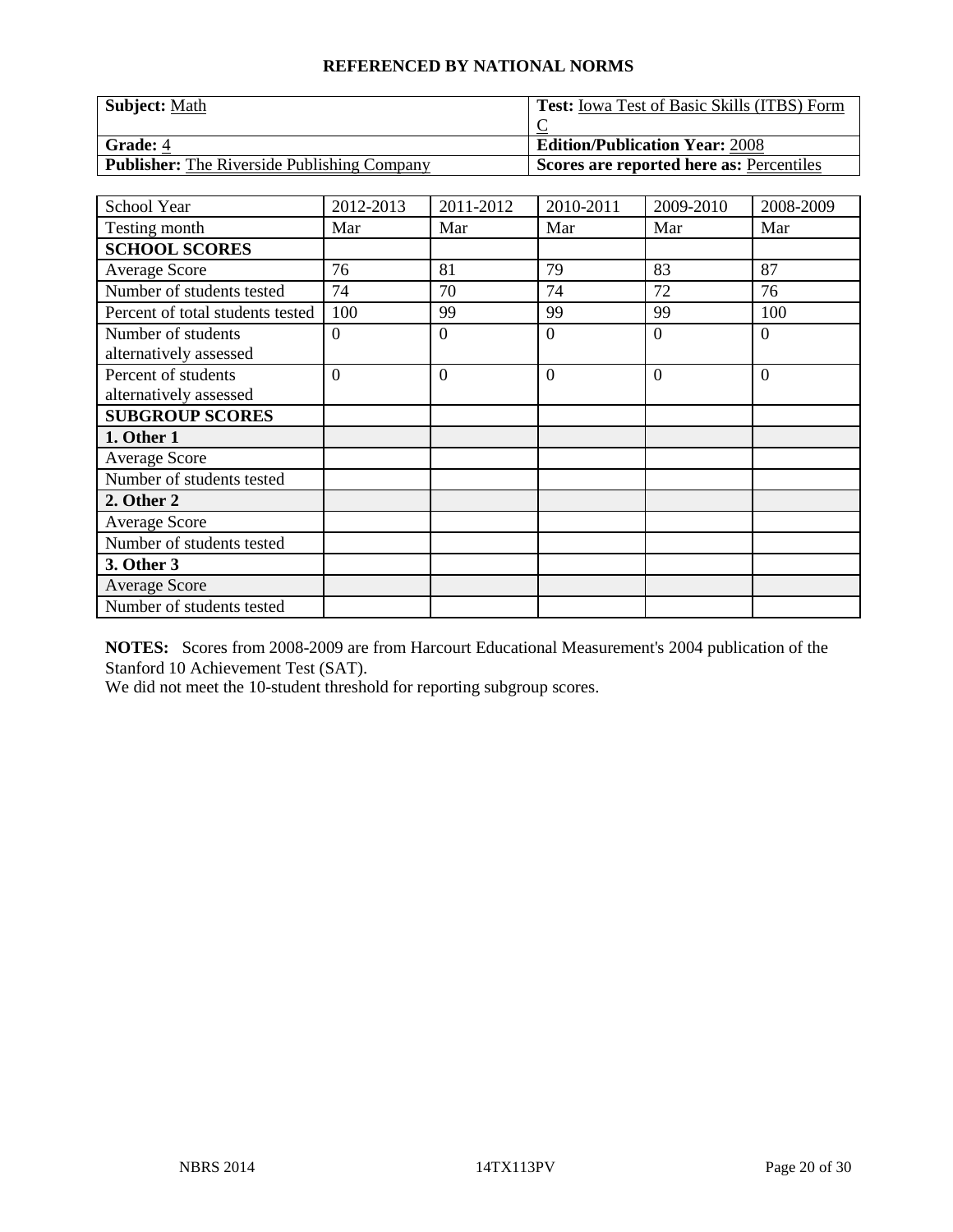| <b>Subject: Math</b>                               | <b>Test:</b> Iowa Test of Basic Skills (ITBS) Form |
|----------------------------------------------------|----------------------------------------------------|
|                                                    |                                                    |
| Grade: 5                                           | <b>Edition/Publication Year: 2008</b>              |
| <b>Publisher:</b> The Riverside Publishing Company | Scores are reported here as: Percentiles           |

| School Year                      | 2012-2013      | 2011-2012    | 2010-2011      | 2009-2010 | 2008-2009 |
|----------------------------------|----------------|--------------|----------------|-----------|-----------|
| Testing month                    | Mar            | Mar          | Mar            | Mar       | Mar       |
| <b>SCHOOL SCORES</b>             |                |              |                |           |           |
| Average Score                    | 83             | 83           | 86             | 83        | 89        |
| Number of students tested        | 75             | 75           | 75             | 74        | 74        |
| Percent of total students tested | 100            | 100          | 100            | 100       | 100       |
| Number of students               | $\theta$       | $\theta$     | $\theta$       | $\Omega$  | $\theta$  |
| alternatively assessed           |                |              |                |           |           |
| Percent of students              | $\overline{0}$ | $\mathbf{0}$ | $\overline{0}$ | $\Omega$  | $\theta$  |
| alternatively assessed           |                |              |                |           |           |
| <b>SUBGROUP SCORES</b>           |                |              |                |           |           |
| 1. Other 1                       |                |              |                |           |           |
| <b>Average Score</b>             |                |              |                |           |           |
| Number of students tested        |                |              |                |           |           |
| 2. Other 2                       |                |              |                |           |           |
| Average Score                    |                |              |                |           |           |
| Number of students tested        |                |              |                |           |           |
| 3. Other 3                       |                |              |                |           |           |
| <b>Average Score</b>             |                |              |                |           |           |
| Number of students tested        |                |              |                |           |           |

**NOTES:** Scores from 2008-2009 are from Harcourt Educational Measurement's 2004 publication of the Stanford 10 Achievement Test (SAT).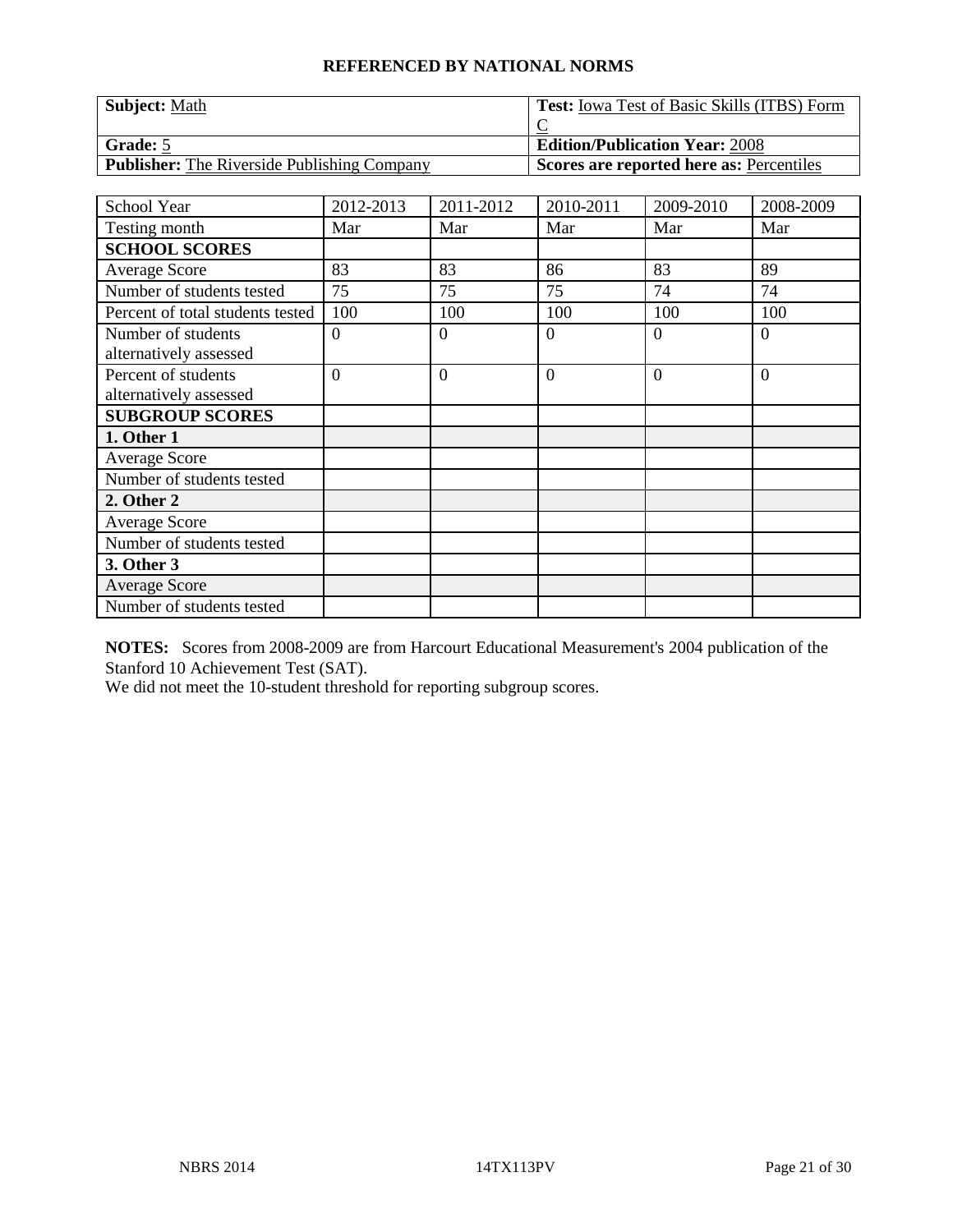| <b>Subject: Math</b>                               | <b>Test:</b> Iowa Test of Basic Skills (ITBS) Form |
|----------------------------------------------------|----------------------------------------------------|
|                                                    |                                                    |
| <b>Grade:</b> 6                                    | <b>Edition/Publication Year: 2008</b>              |
| <b>Publisher:</b> The Riverside Publishing Company | Scores are reported here as: Percentiles           |

| School Year                      | 2012-2013      | 2011-2012      | 2010-2011 | 2009-2010 | 2008-2009      |
|----------------------------------|----------------|----------------|-----------|-----------|----------------|
| Testing month                    | Mar            | Mar            | Mar       | Mar       | Mar            |
| <b>SCHOOL SCORES</b>             |                |                |           |           |                |
| Average Score                    | 78             | 88             | 86        | 85        | 90             |
| Number of students tested        | 76             | 76             | 76        | 73        | 78             |
| Percent of total students tested | 100            | 100            | 100       | 100       | 100            |
| Number of students               | $\theta$       | $\theta$       | $\theta$  | $\Omega$  | $\theta$       |
| alternatively assessed           |                |                |           |           |                |
| Percent of students              | $\overline{0}$ | $\overline{0}$ | $\theta$  | $\Omega$  | $\overline{0}$ |
| alternatively assessed           |                |                |           |           |                |
| <b>SUBGROUP SCORES</b>           |                |                |           |           |                |
| 1. Other 1                       |                |                |           |           |                |
| <b>Average Score</b>             |                |                |           |           |                |
| Number of students tested        |                |                |           |           |                |
| 2. Other 2                       |                |                |           |           |                |
| Average Score                    |                |                |           |           |                |
| Number of students tested        |                |                |           |           |                |
| 3. Other 3                       |                |                |           |           |                |
| <b>Average Score</b>             |                |                |           |           |                |
| Number of students tested        |                |                |           |           |                |

**NOTES:** Scores from 2008-2009 are from Harcourt Educational Measurement's 2004 publication of the Stanford 10 Achievement Test (SAT).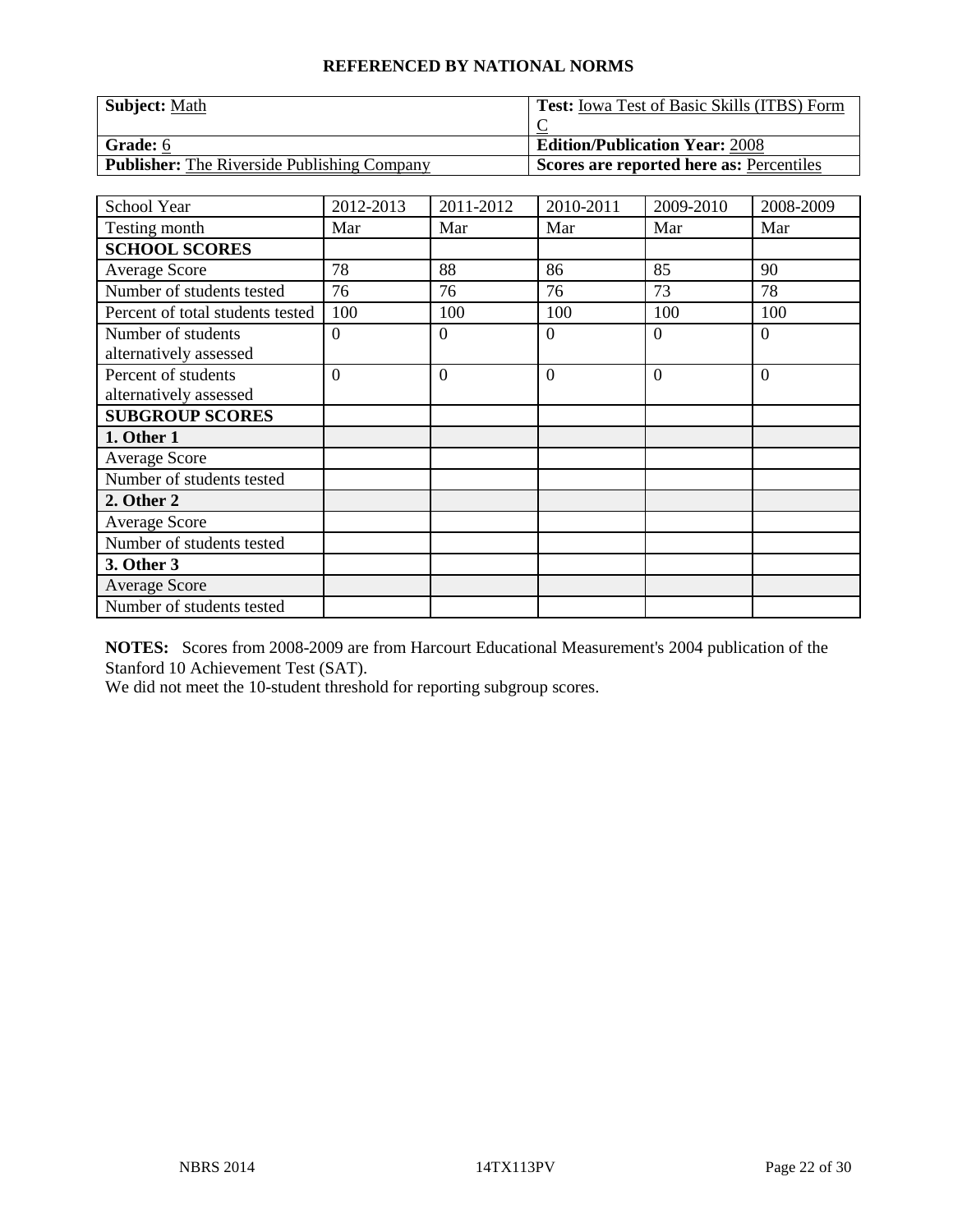| <b>Subject: Math</b>                               | <b>Test:</b> Iowa Test of Basic Skills (ITBS) Form |
|----------------------------------------------------|----------------------------------------------------|
|                                                    |                                                    |
| <b>Grade:</b> 7                                    | <b>Edition/Publication Year: 2008</b>              |
| <b>Publisher:</b> The Riverside Publishing Company | Scores are reported here as: Percentiles           |

| School Year                      | 2012-2013      | 2011-2012      | 2010-2011 | 2009-2010 | 2008-2009      |
|----------------------------------|----------------|----------------|-----------|-----------|----------------|
| Testing month                    | Mar            | Mar            | Mar       | Mar       | Mar            |
| <b>SCHOOL SCORES</b>             |                |                |           |           |                |
| Average Score                    | 87             | 86             | 86        | 87        | 91             |
| Number of students tested        | 80             | 74             | 76        | 77        | 76             |
| Percent of total students tested | 100            | 100            | 100       | 100       | 100            |
| Number of students               | $\theta$       | $\theta$       | $\theta$  | $\Omega$  | $\theta$       |
| alternatively assessed           |                |                |           |           |                |
| Percent of students              | $\overline{0}$ | $\overline{0}$ | $\theta$  | $\Omega$  | $\overline{0}$ |
| alternatively assessed           |                |                |           |           |                |
| <b>SUBGROUP SCORES</b>           |                |                |           |           |                |
| 1. Other 1                       |                |                |           |           |                |
| <b>Average Score</b>             |                |                |           |           |                |
| Number of students tested        |                |                |           |           |                |
| 2. Other 2                       |                |                |           |           |                |
| Average Score                    |                |                |           |           |                |
| Number of students tested        |                |                |           |           |                |
| 3. Other 3                       |                |                |           |           |                |
| <b>Average Score</b>             |                |                |           |           |                |
| Number of students tested        |                |                |           |           |                |

**NOTES:** Scores from 2008-2009 are from Harcourt Educational Measurement's 2004 publication of the Stanford 10 Achievement Test (SAT).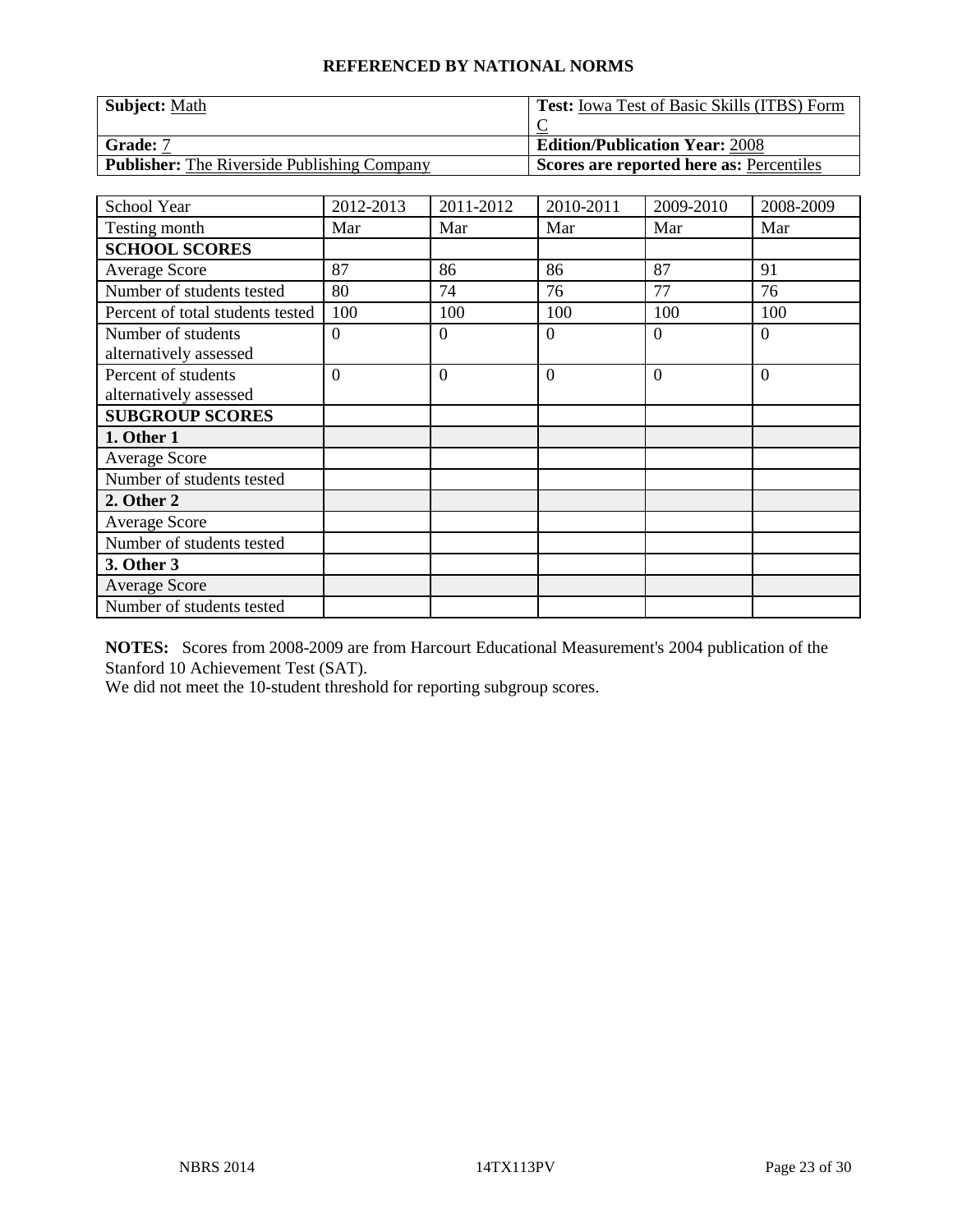| <b>Subject: Math</b>                               | <b>Test:</b> Iowa Test of Basic Skills (ITBS) Form |
|----------------------------------------------------|----------------------------------------------------|
|                                                    |                                                    |
| Grade: 8                                           | <b>Edition/Publication Year: 2008</b>              |
| <b>Publisher:</b> The Riverside Publishing Company | Scores are reported here as: Percentiles           |

| School Year                      | 2012-2013      | 2011-2012    | 2010-2011      | 2009-2010 | 2008-2009 |
|----------------------------------|----------------|--------------|----------------|-----------|-----------|
| Testing month                    | Mar            | Mar          | Mar            | Mar       | Mar       |
| <b>SCHOOL SCORES</b>             |                |              |                |           |           |
| Average Score                    | 88             | 90           | 90             | 89        | 91        |
| Number of students tested        | 69             | 71           | 74             | 77        | 77        |
| Percent of total students tested | 100            | 99           | 99             | 100       | 100       |
| Number of students               | $\theta$       | $\theta$     | $\theta$       | $\Omega$  | $\theta$  |
| alternatively assessed           |                |              |                |           |           |
| Percent of students              | $\overline{0}$ | $\mathbf{0}$ | $\overline{0}$ | $\Omega$  | $\theta$  |
| alternatively assessed           |                |              |                |           |           |
| <b>SUBGROUP SCORES</b>           |                |              |                |           |           |
| 1. Other 1                       |                |              |                |           |           |
| <b>Average Score</b>             |                |              |                |           |           |
| Number of students tested        |                |              |                |           |           |
| 2. Other 2                       |                |              |                |           |           |
| Average Score                    |                |              |                |           |           |
| Number of students tested        |                |              |                |           |           |
| 3. Other 3                       |                |              |                |           |           |
| <b>Average Score</b>             |                |              |                |           |           |
| Number of students tested        |                |              |                |           |           |

**NOTES:** Scores from 2008-2009 are from Harcourt Educational Measurement's 2004 publication of the Stanford 10 Achievement Test (SAT).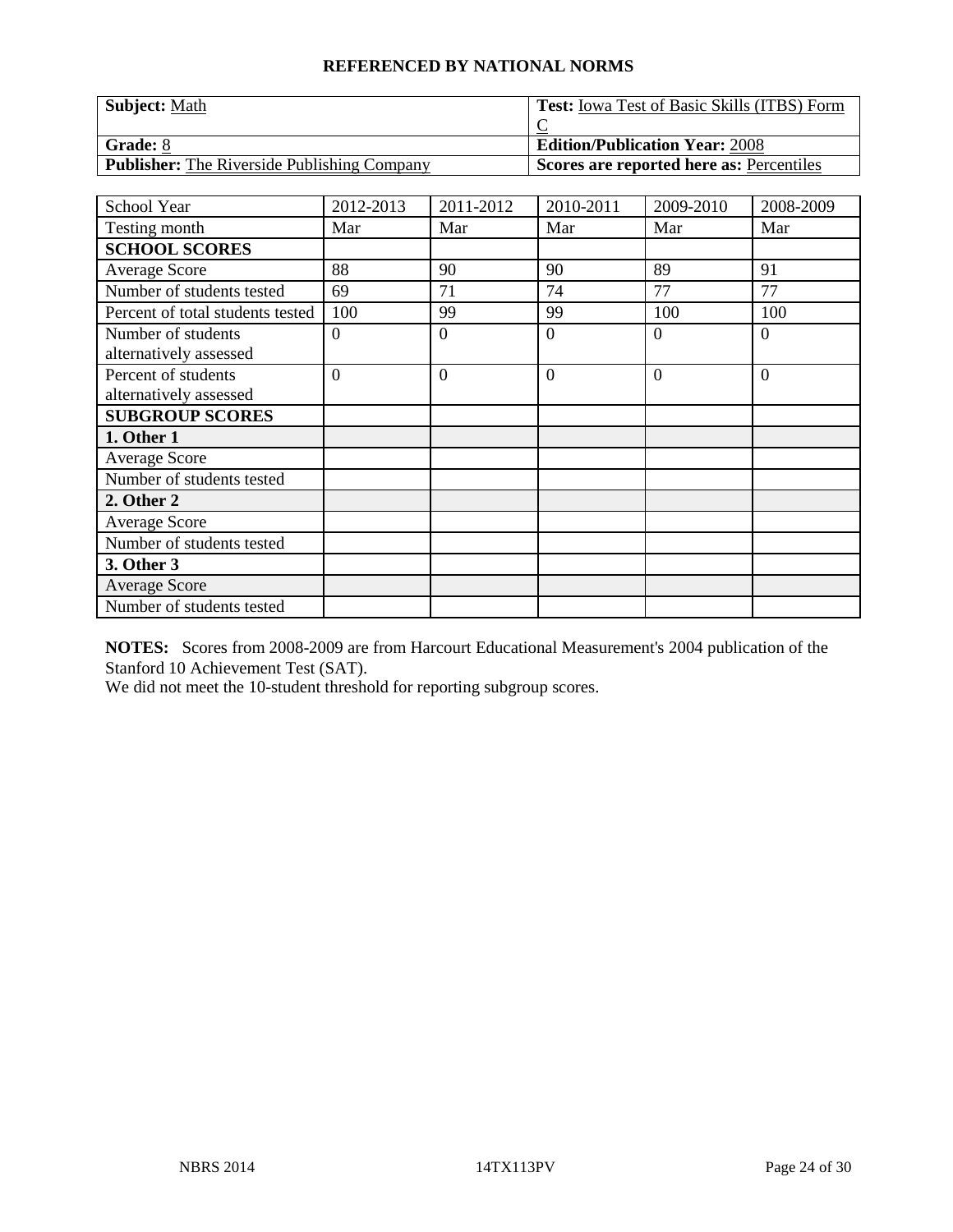| <b>Subject:</b> Reading/ELA                        | <b>Test:</b> Iowa Test of Basic Skills (ITBS) Form |
|----------------------------------------------------|----------------------------------------------------|
|                                                    |                                                    |
| <b>Grade: 3</b>                                    | <b>Edition/Publication Year: 2008</b>              |
| <b>Publisher:</b> The Riverside Publishing Company | Scores are reported here as: Percentiles           |

| School Year                      | 2012-2013      | 2011-2012    | 2010-2011      | 2009-2010 | 2008-2009      |
|----------------------------------|----------------|--------------|----------------|-----------|----------------|
| Testing month                    | Mar            | Mar          | Mar            | Mar       | Mar            |
| <b>SCHOOL SCORES</b>             |                |              |                |           |                |
| <b>Average Score</b>             | 79             | 78           | 78             | 81        | 81             |
| Number of students tested        | 70             | 71           | 70             | 77        | 72             |
| Percent of total students tested | 100            | 100          | 100            | 100       | 99             |
| Number of students               | $\theta$       | $\theta$     | $\theta$       | $\Omega$  | $\theta$       |
| alternatively assessed           |                |              |                |           |                |
| Percent of students              | $\overline{0}$ | $\mathbf{0}$ | $\overline{0}$ | $\Omega$  | $\overline{0}$ |
| alternatively assessed           |                |              |                |           |                |
| <b>SUBGROUP SCORES</b>           |                |              |                |           |                |
| 1. Other 1                       |                |              |                |           |                |
| <b>Average Score</b>             |                |              |                |           |                |
| Number of students tested        |                |              |                |           |                |
| 2. Other 2                       |                |              |                |           |                |
| Average Score                    |                |              |                |           |                |
| Number of students tested        |                |              |                |           |                |
| 3. Other 3                       |                |              |                |           |                |
| <b>Average Score</b>             |                |              |                |           |                |
| Number of students tested        |                |              |                |           |                |

**NOTES:** Scores from 2008-2009 are from Harcourt Educational Measurement's 2004 publication of the Stanford 10 Achievement Test (SAT).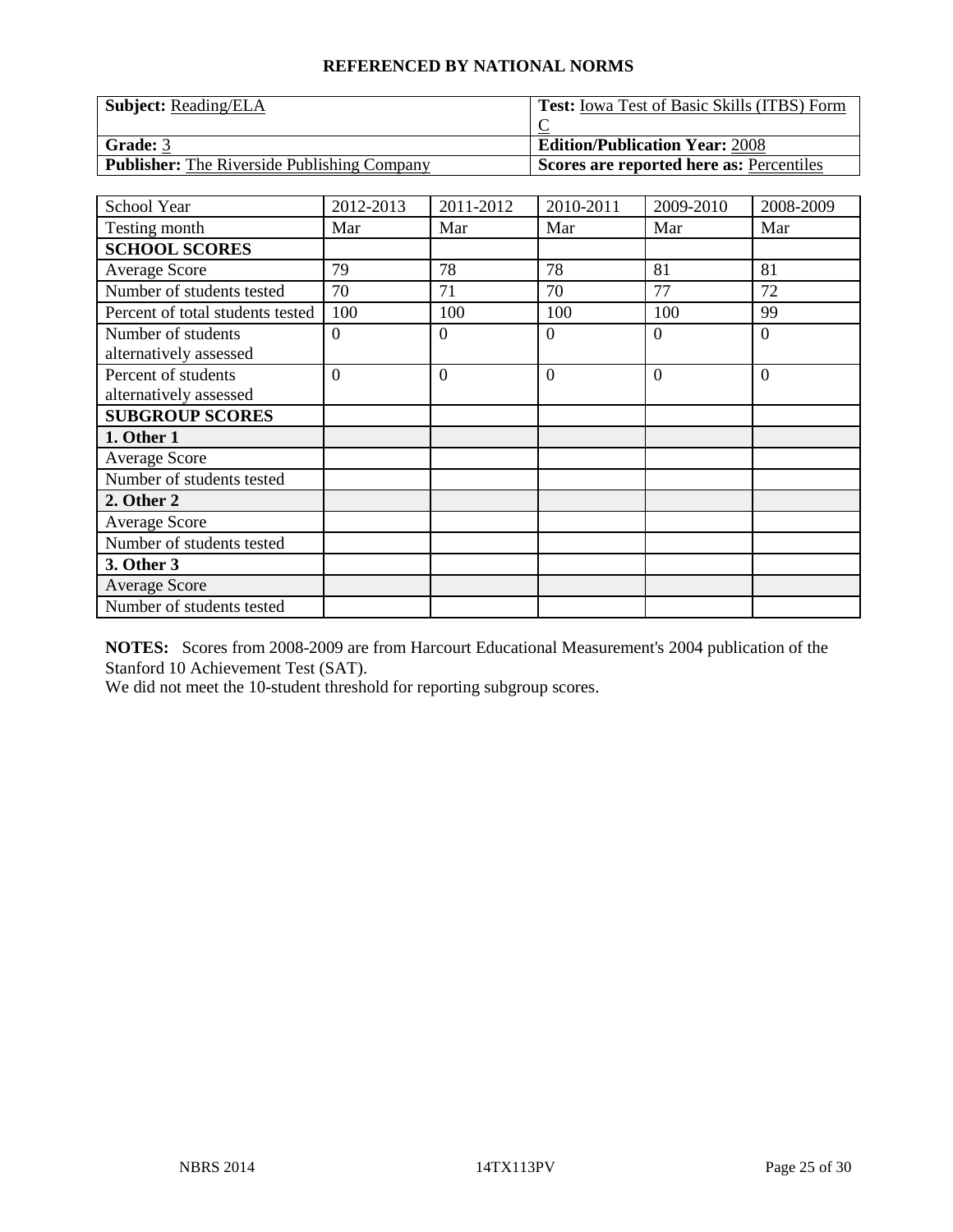| <b>Subject:</b> Reading/ELA                        | <b>Test:</b> Iowa Test of Basic Skills (ITBS) Form |
|----------------------------------------------------|----------------------------------------------------|
|                                                    |                                                    |
| <b>Grade: 4</b>                                    | <b>Edition/Publication Year: 2008</b>              |
| <b>Publisher:</b> The Riverside Publishing Company | Scores are reported here as: Percentiles           |

| School Year                      | 2012-2013      | 2011-2012      | 2010-2011      | 2009-2010 | 2008-2009      |
|----------------------------------|----------------|----------------|----------------|-----------|----------------|
| Testing month                    | Mar            | Mar            | Mar            | Mar       | Mar            |
| <b>SCHOOL SCORES</b>             |                |                |                |           |                |
| <b>Average Score</b>             | 74             | 80             | 75             | 76        | 88             |
| Number of students tested        | 74             | 70             | 74             | 72        | 76             |
| Percent of total students tested | 100            | 99             | 99             | 99        | 100            |
| Number of students               | $\theta$       | $\theta$       | $\theta$       | $\Omega$  | $\theta$       |
| alternatively assessed           |                |                |                |           |                |
| Percent of students              | $\overline{0}$ | $\overline{0}$ | $\overline{0}$ | $\Omega$  | $\overline{0}$ |
| alternatively assessed           |                |                |                |           |                |
| <b>SUBGROUP SCORES</b>           |                |                |                |           |                |
| 1. Other 1                       |                |                |                |           |                |
| <b>Average Score</b>             |                |                |                |           |                |
| Number of students tested        |                |                |                |           |                |
| 2. Other 2                       |                |                |                |           |                |
| <b>Average Score</b>             |                |                |                |           |                |
| Number of students tested        |                |                |                |           |                |
| 3. Other 3                       |                |                |                |           |                |
| <b>Average Score</b>             |                |                |                |           |                |
| Number of students tested        |                |                |                |           |                |

**NOTES:** Scores from 2008-2009 are from Harcourt Educational Measurement's 2004 publication of the Stanford 10 Achievement Test (SAT).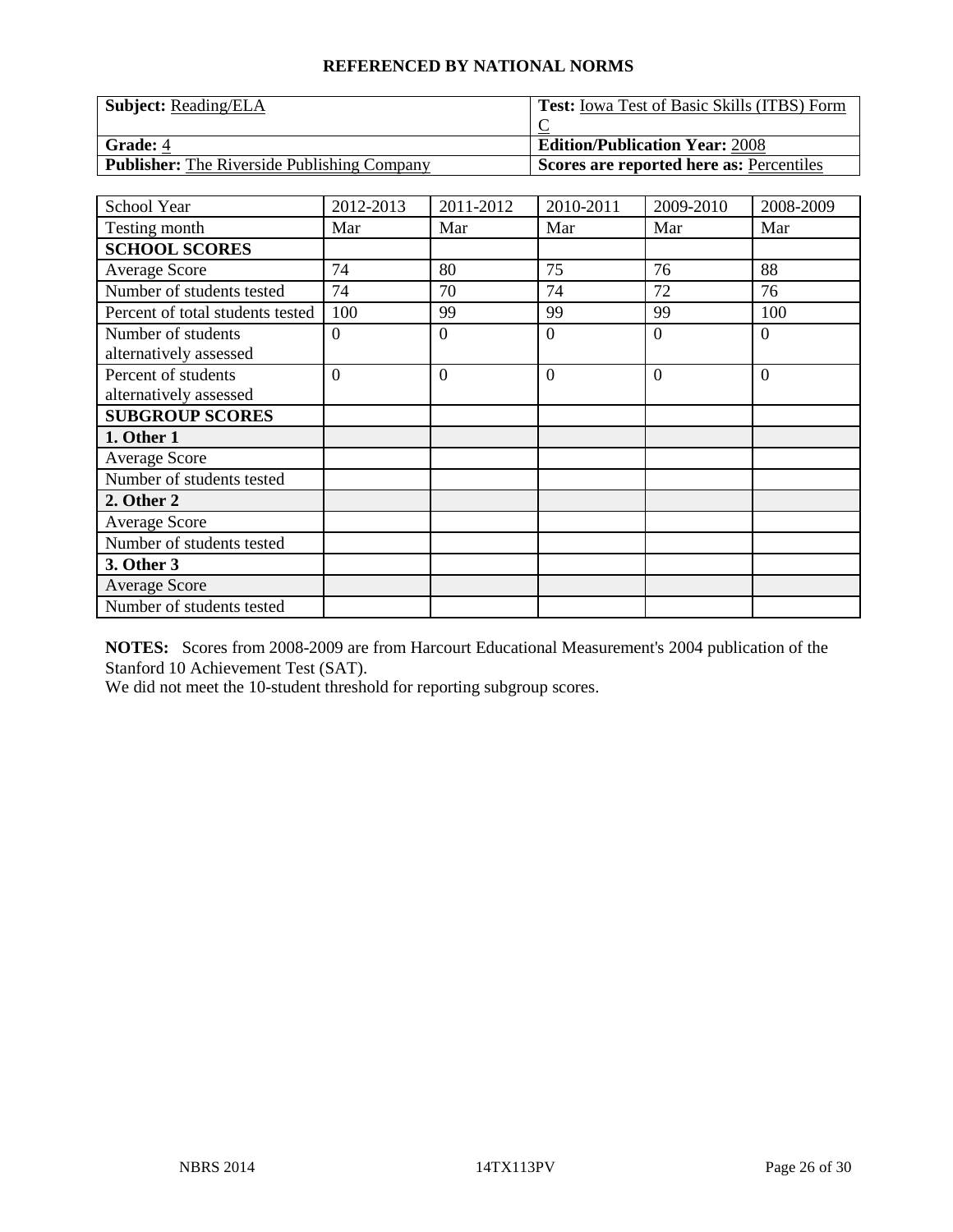| <b>Subject:</b> Reading/ELA                        | <b>Test:</b> Iowa Test of Basic Skills (ITBS) Form |
|----------------------------------------------------|----------------------------------------------------|
|                                                    |                                                    |
| Grade: 5                                           | <b>Edition/Publication Year: 2008</b>              |
| <b>Publisher:</b> The Riverside Publishing Company | Scores are reported here as: Percentiles           |

| School Year                      | 2012-2013      | 2011-2012      | 2010-2011      | 2009-2010 | 2008-2009      |
|----------------------------------|----------------|----------------|----------------|-----------|----------------|
| Testing month                    | Mar            | Mar            | Mar            | Mar       | Mar            |
| <b>SCHOOL SCORES</b>             |                |                |                |           |                |
| <b>Average Score</b>             | 82             | 78             | 80             | 82        | 86             |
| Number of students tested        | 75             | 75             | 75             | 74        | 74             |
| Percent of total students tested | 100            | 100            | 100            | 100       | 100            |
| Number of students               | $\theta$       | $\theta$       | $\theta$       | $\Omega$  | $\theta$       |
| alternatively assessed           |                |                |                |           |                |
| Percent of students              | $\overline{0}$ | $\overline{0}$ | $\overline{0}$ | $\Omega$  | $\overline{0}$ |
| alternatively assessed           |                |                |                |           |                |
| <b>SUBGROUP SCORES</b>           |                |                |                |           |                |
| 1. Other 1                       |                |                |                |           |                |
| <b>Average Score</b>             |                |                |                |           |                |
| Number of students tested        |                |                |                |           |                |
| 2. Other 2                       |                |                |                |           |                |
| <b>Average Score</b>             |                |                |                |           |                |
| Number of students tested        |                |                |                |           |                |
| 3. Other 3                       |                |                |                |           |                |
| <b>Average Score</b>             |                |                |                |           |                |
| Number of students tested        |                |                |                |           |                |

**NOTES:** Scores from 2008-2009 are from Harcourt Educational Measurement's 2004 publication of the Stanford 10 Achievement Test (SAT).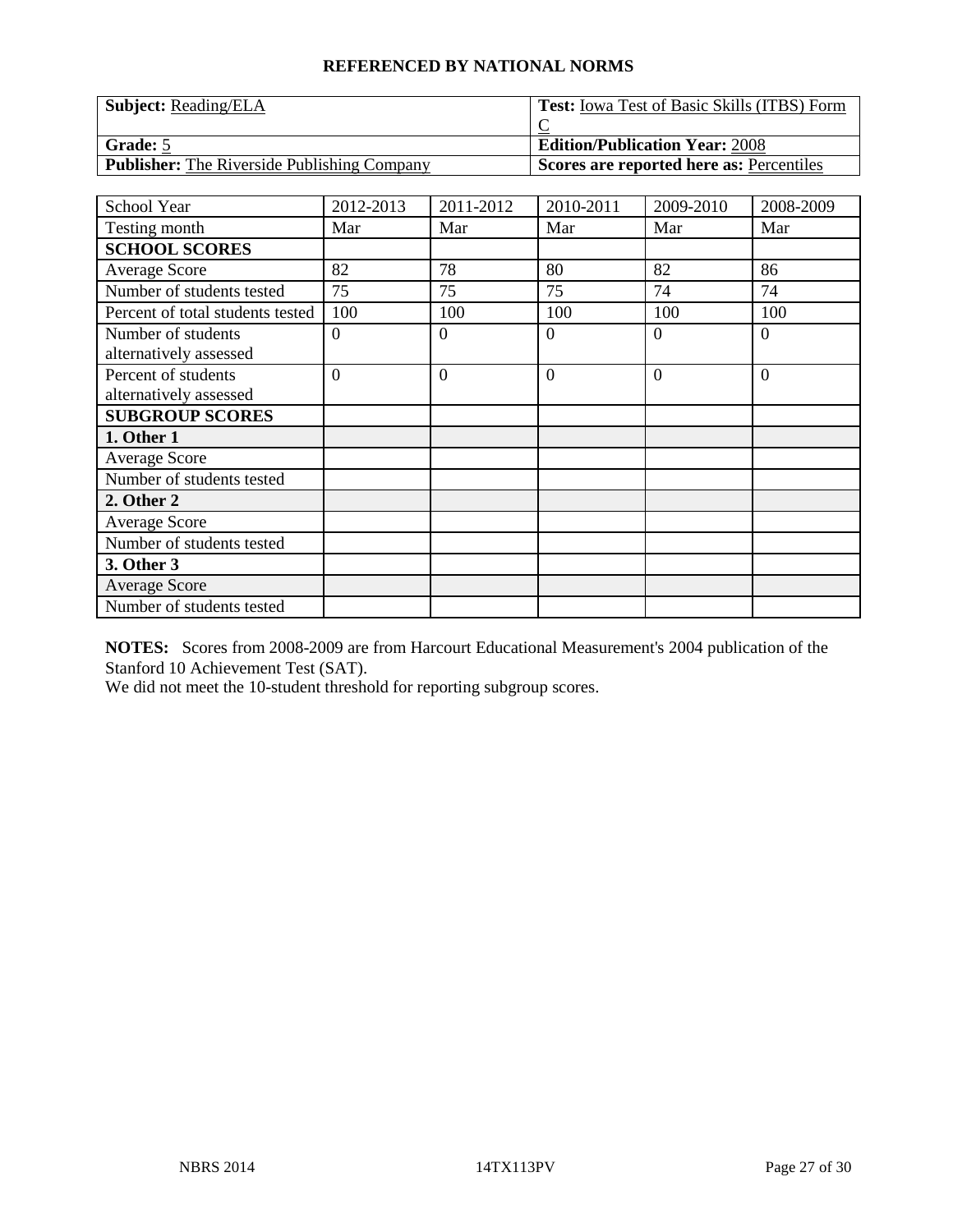| <b>Subject:</b> Reading/ELA                        | <b>Test:</b> Iowa Test of Basic Skills (ITBS) Form |
|----------------------------------------------------|----------------------------------------------------|
|                                                    |                                                    |
| <b>Grade:</b> 6                                    | <b>Edition/Publication Year: 2008</b>              |
| <b>Publisher:</b> The Riverside Publishing Company | Scores are reported here as: Percentiles           |

| School Year                      | 2012-2013      | 2011-2012      | 2010-2011      | 2009-2010 | 2008-2009 |
|----------------------------------|----------------|----------------|----------------|-----------|-----------|
| Testing month                    | Mar            | Mar            | Mar            | Mar       | Mar       |
| <b>SCHOOL SCORES</b>             |                |                |                |           |           |
| <b>Average Score</b>             | 81             | 84             | 80             | 78        | 86        |
| Number of students tested        | 76             | 76             | 76             | 73        | 78        |
| Percent of total students tested | 100            | 100            | 100            | 100       | 100       |
| Number of students               | $\theta$       | $\theta$       | $\theta$       | $\Omega$  | $\theta$  |
| alternatively assessed           |                |                |                |           |           |
| Percent of students              | $\overline{0}$ | $\overline{0}$ | $\overline{0}$ | $\Omega$  | $\theta$  |
| alternatively assessed           |                |                |                |           |           |
| <b>SUBGROUP SCORES</b>           |                |                |                |           |           |
| 1. Other 1                       |                |                |                |           |           |
| <b>Average Score</b>             |                |                |                |           |           |
| Number of students tested        |                |                |                |           |           |
| 2. Other 2                       |                |                |                |           |           |
| <b>Average Score</b>             |                |                |                |           |           |
| Number of students tested        |                |                |                |           |           |
| 3. Other 3                       |                |                |                |           |           |
| <b>Average Score</b>             |                |                |                |           |           |
| Number of students tested        |                |                |                |           |           |

**NOTES:** Scores from 2008-2009 are from Harcourt Educational Measurement's 2004 publication of the Stanford 10 Achievement Test (SAT).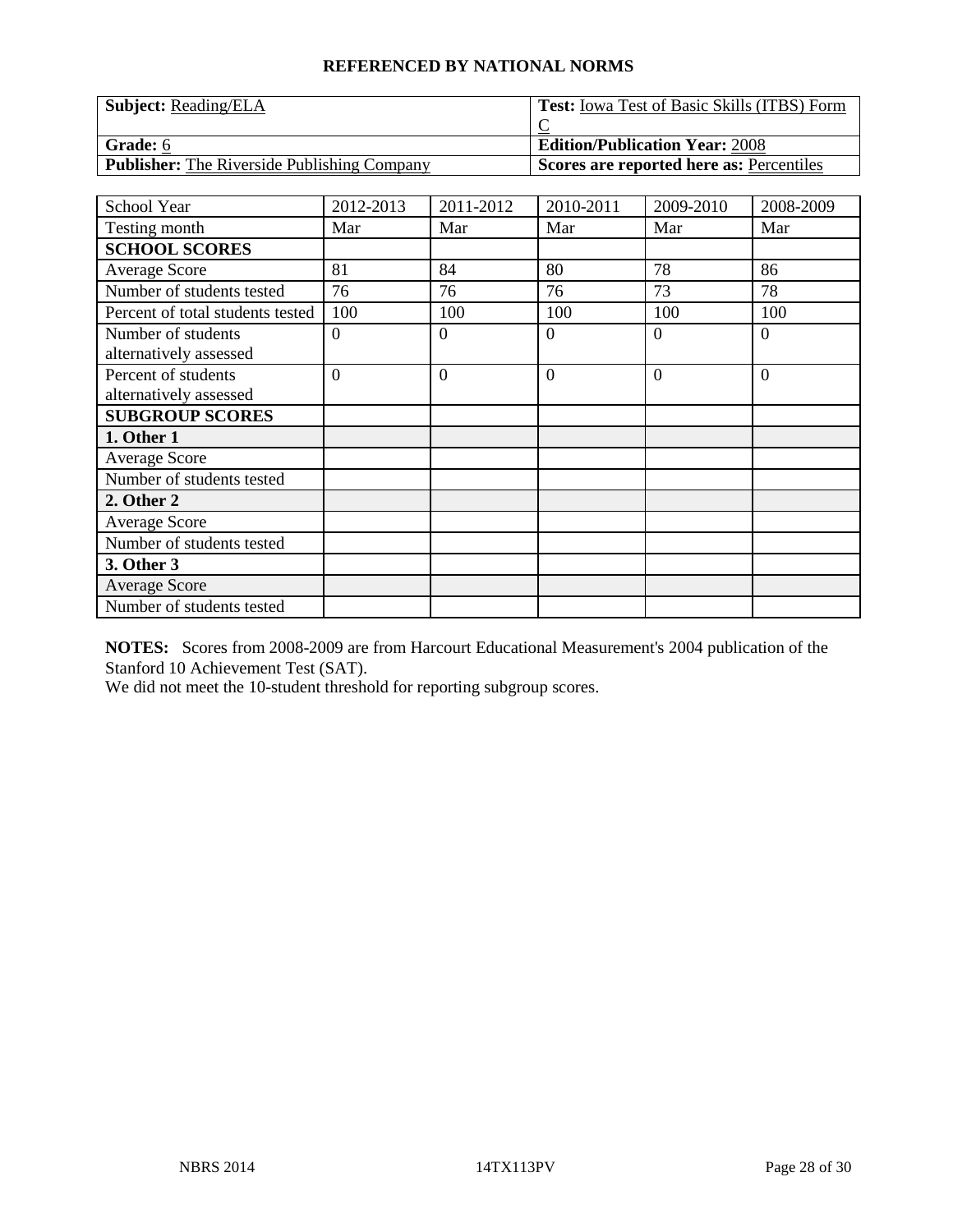| <b>Subject:</b> Reading/ELA                        | <b>Test:</b> Iowa Test of Basic Skills (ITBS) Form |
|----------------------------------------------------|----------------------------------------------------|
|                                                    |                                                    |
| <b>Grade:</b> 7                                    | <b>Edition/Publication Year: 2008</b>              |
| <b>Publisher:</b> The Riverside Publishing Company | Scores are reported here as: Percentiles           |

| School Year                      | 2012-2013      | 2011-2012      | 2010-2011      | 2009-2010 | 2008-2009      |
|----------------------------------|----------------|----------------|----------------|-----------|----------------|
| Testing month                    | Mar            | Mar            | Mar            | Mar       | Mar            |
| <b>SCHOOL SCORES</b>             |                |                |                |           |                |
| <b>Average Score</b>             | 85             | 85             | 84             | 81        | 86             |
| Number of students tested        | 80             | 74             | 76             | 77        | 76             |
| Percent of total students tested | 100            | 100            | 100            | 100       | 100            |
| Number of students               | $\theta$       | $\theta$       | $\theta$       | $\Omega$  | $\theta$       |
| alternatively assessed           |                |                |                |           |                |
| Percent of students              | $\overline{0}$ | $\overline{0}$ | $\overline{0}$ | $\Omega$  | $\overline{0}$ |
| alternatively assessed           |                |                |                |           |                |
| <b>SUBGROUP SCORES</b>           |                |                |                |           |                |
| 1. Other 1                       |                |                |                |           |                |
| <b>Average Score</b>             |                |                |                |           |                |
| Number of students tested        |                |                |                |           |                |
| 2. Other 2                       |                |                |                |           |                |
| <b>Average Score</b>             |                |                |                |           |                |
| Number of students tested        |                |                |                |           |                |
| 3. Other 3                       |                |                |                |           |                |
| <b>Average Score</b>             |                |                |                |           |                |
| Number of students tested        |                |                |                |           |                |

**NOTES:** Scores from 2008-2009 are from Harcourt Educational Measurement's 2004 publication of the Stanford 10 Achievement Test (SAT).